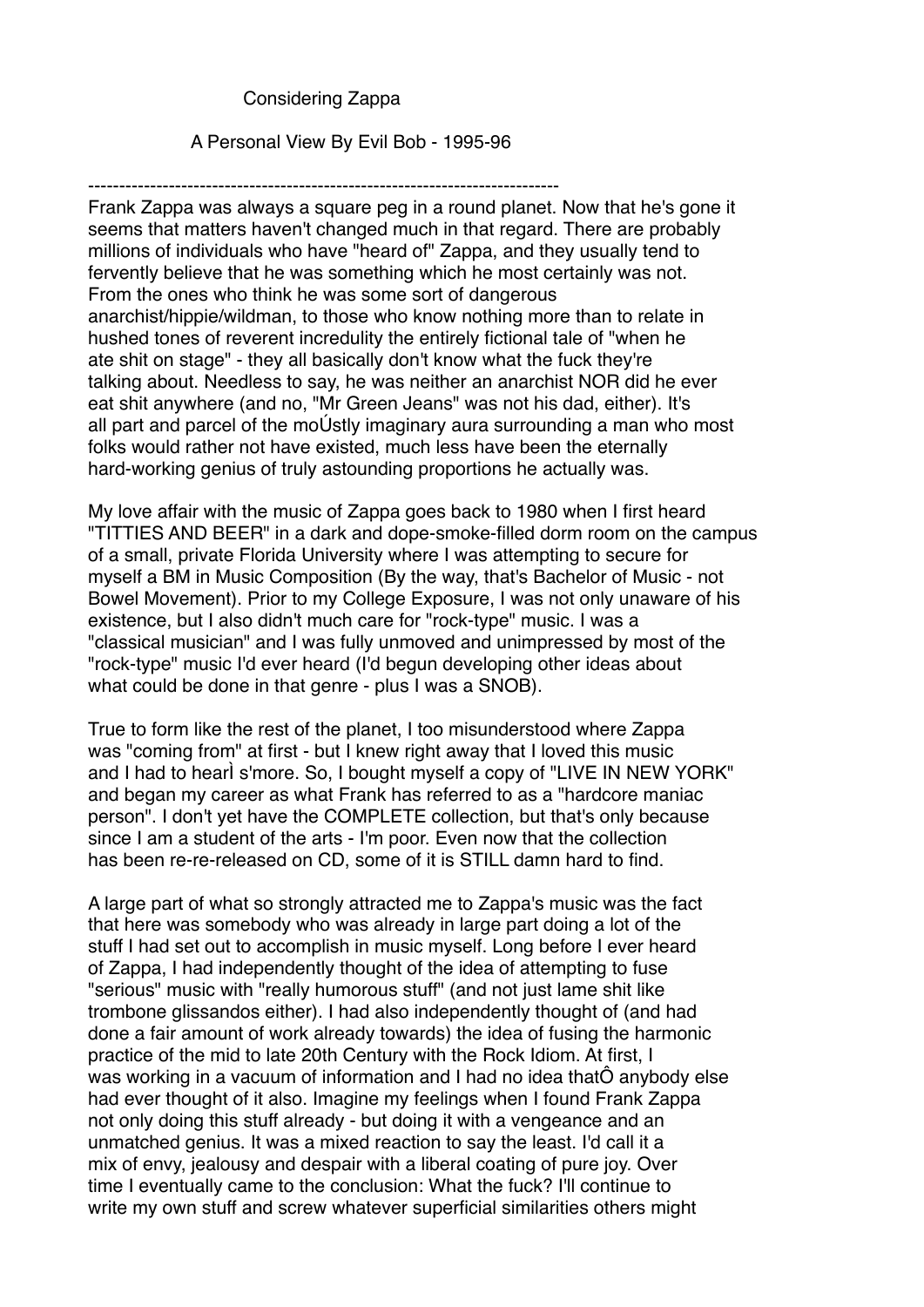draw upon hearing it.

Part of what makes the music of Zappa such a joy for me is the fact that, like the music of the other more "elevated" (as they say) composers, his music can be approached and appreciated on so many levels. For those who don't know squat and couldn't care less about the technical hows and whys and ins and outs of music composition, there is the "plain old rock and roll" evident in such collections as "JOE'S GARAGE" and "SHEIK YERBOUTI". For those who CAN appreciate the more technical nuts 'n bolts aspects of music compoÙsition there are many examples of quintessential compositional skill in Zappa's works (such as "TEENAGE PROSTITUTE", "DROWNING WITCH", "MOGGIO", and "WHAT'S NEW IN BALTIMORE?"). For those who like to laugh there's just a shitload of truly hilarious things to be found in Zappa's music. Even those works which have no lyrics at all still manage to get a chuckle out of me just from the titles: "GET WHITEY" - "RETURN OF THE SON OF SHUT UP AND PLAY YER GUITAR" - "SINISTER FOOTWEAR" - "HEAVY DUTY JUDY".

Plus, as I get older and continue learning more about both music and the world around me, I see more sides of the music than I did when I was younger. Frank's music, if it appeals to you at all, tends to draw you into his own private little world. The catalog of Zappa's music can sort of be compared to Fractals in that a closer look reveals all sorts of stuff that you didn't notice upon first inspection, and that leads you to look even closer revealing even more marvelous secrets. Thanks to his unique stÓyle, he leaves trails of Conceptual Continuity Clues throughout all of his music and you end up wanting to get in on the joke - you want to hear more and more of his material in order to get The Big Picture. Besides, as I said, Zappa's music is DAMN FUNNY above and beyond its other more "artistic" merits.

To most folks, it's the humor that's the problem. You can't be "serious" AND write music which is funny - you gotta do one or the other. As if a synthesis of humor and music isn't really "art"; or as if anything humorous is "just a throwaway". Well, Frank himself dismissed all of that bullshit by refusing to call his music "art". He referred to his music as ENTERTAINMENT and nothing more. I can appreciate that, but I had approached the problem from the other direction - the "art" direction. Part of the reason I had wanted to create a synthesis of "serious" music and humor in the first place was the fact that, ever since I first sat down and had the decidedly humorous sensation of putting aÌ cello between my legs (and watching girls do it too) I had wanted to find some way of imparting to the audience this uniquely "artistic" type of humor. Plus, I had always been an incurable wise-ass from day one so it was all over but the late-night scribbling.

Of course, as time has progressed and I've learned more about Zappa and I've been influenced more and more by his music, I've pretty much given up the idea of "art" as well. I never did like the extreme stuffiness radiated from almost every aspect of "art" music anyway. I had always felt that putting "art" music on a pedestal was probably the prime reason that MOST people didn't like it. As a species, we Americans are already suspicious of anything which resembles intellect and, in light of this as time goes on I'm surprised that the many fine orchestras we have in this country can continue to function. It also doesn't help matters any at all that there has always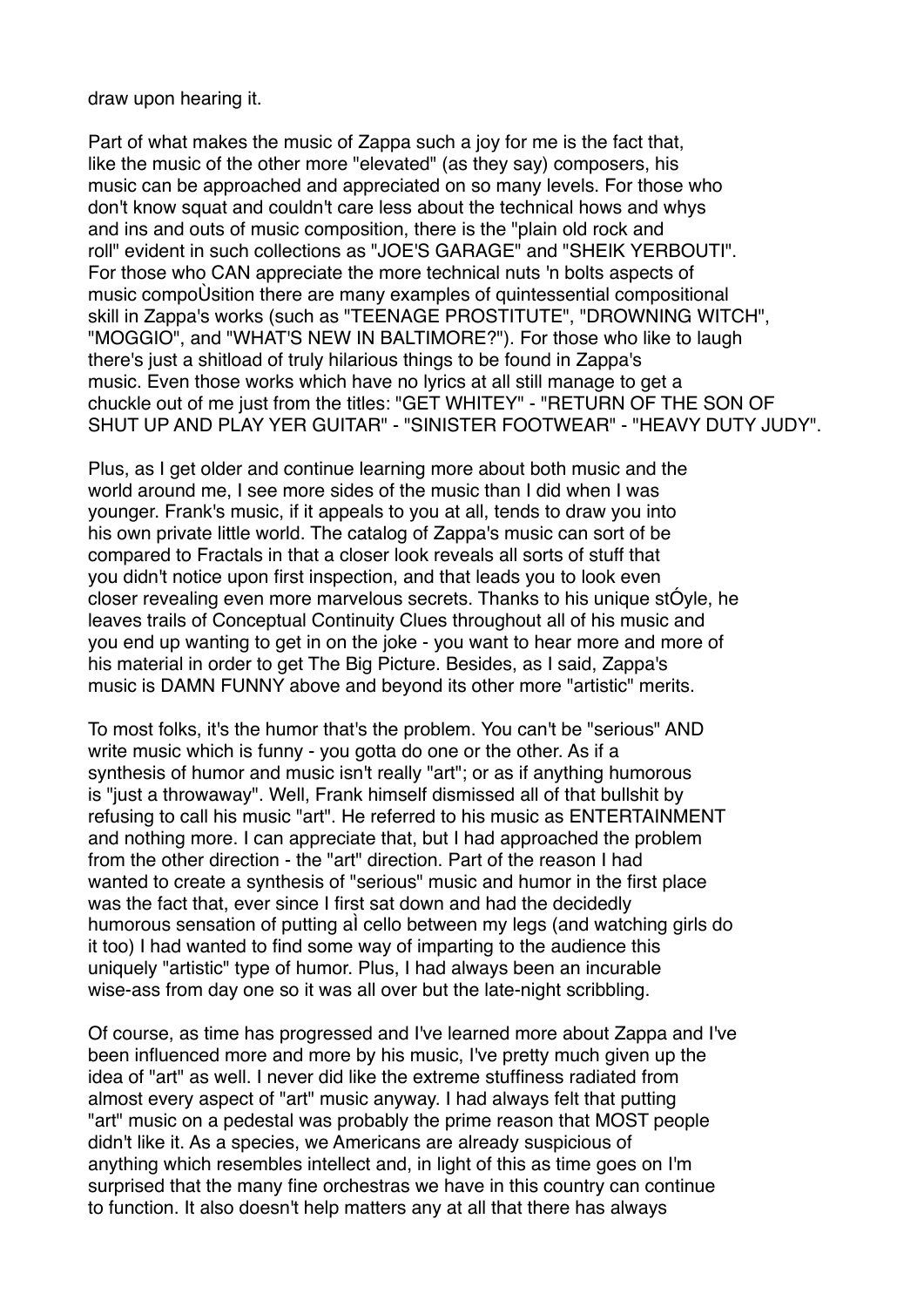been a definite Patrician veneer covering "art" music. Over the yearsÔ that I have concertized and been "concerted" it seems to me that most people who show up to concerts of "art" music are there to be seen and not to hear. "Art" music has traditionally functioned primarily as an occasion for blue-blooded wanna-be aristocrat dickheads to get together and scorn each other (while they sip white wine with their pinkies out at intermission). In all of the years that I played professionally and gazed nightly out into the audience full of furs, power suits, ivory necklaces, and blue hair I constantly kept this thought in the back of my mind: Behind every great fortune there is a crime. But I digress....

What are some of the particularly noteworthy elements of the music of Frank Zappa? In my observation they are as follows (in no particular order):

- \* An extremely sophisticated and personal sense of Rhythm, which results in:
- \* An extremely sophisticated and personal sense of Melody.
- \* A very advanced Harmonic Palette.
- \* Humor Humor Humor Humor Humor.
- Ù\* Satire.
- \* Bluntness.
- \* A singular way with words, and a unique vocabulary of words with multiple meanings.
- \* Relentless Invention.
- \* One of the extremely few truly unique and interesting Guitar Styles. I ask you: Who else can hold your attention during a 12 minute guitar solo? Who else even plays 12 minute guitar solos?
- \* An equally unique ability to utilize the Modern Sound Recording Studio to great effect.
- \* A strong theatrical sense.
- \* A broad usage and quotation of elements from (so-called) American Culture (such as Bad Monster Movies of the 50s and 60s and music from commercials and stuff like that) including elements of the Musical Traditions of the (so-called) Civilized World, and a noticeable synthesis of ethnic folk music.
- \* Raw Absurdity at any given moment for any or no reason at all (just keep asking yourself: What The Fuck?).
- \* Carrying everything to its furthest possible extreme.
- \* A keen insight and mastery of t˜he various styles of popular music doo-wop - country and western - blues - Jazz - Fusion - ballads - Progressive Magnum Opuses - whatever.
- \* Anthropological Field Study.
- \* A Powerful and obvious Intellect.
- \* An Honesty and sense of Integrity absolutely unmatched ANYWHERE.
- \* The fearless and unparalleled ability to find, define, and lampoon Stupidity (or The Human Condition if you prefer) in its many forms and then serve it back out in musical form utilizing the above elements for humorous effect.

Musicologist and Composer Nicolas Slonimsky had this to add: [Image] .wav (213k) or IWave

Frank had stated words to the effect that everything he composed, whether it be a piece of music, or album cover artwork, or a video, or even an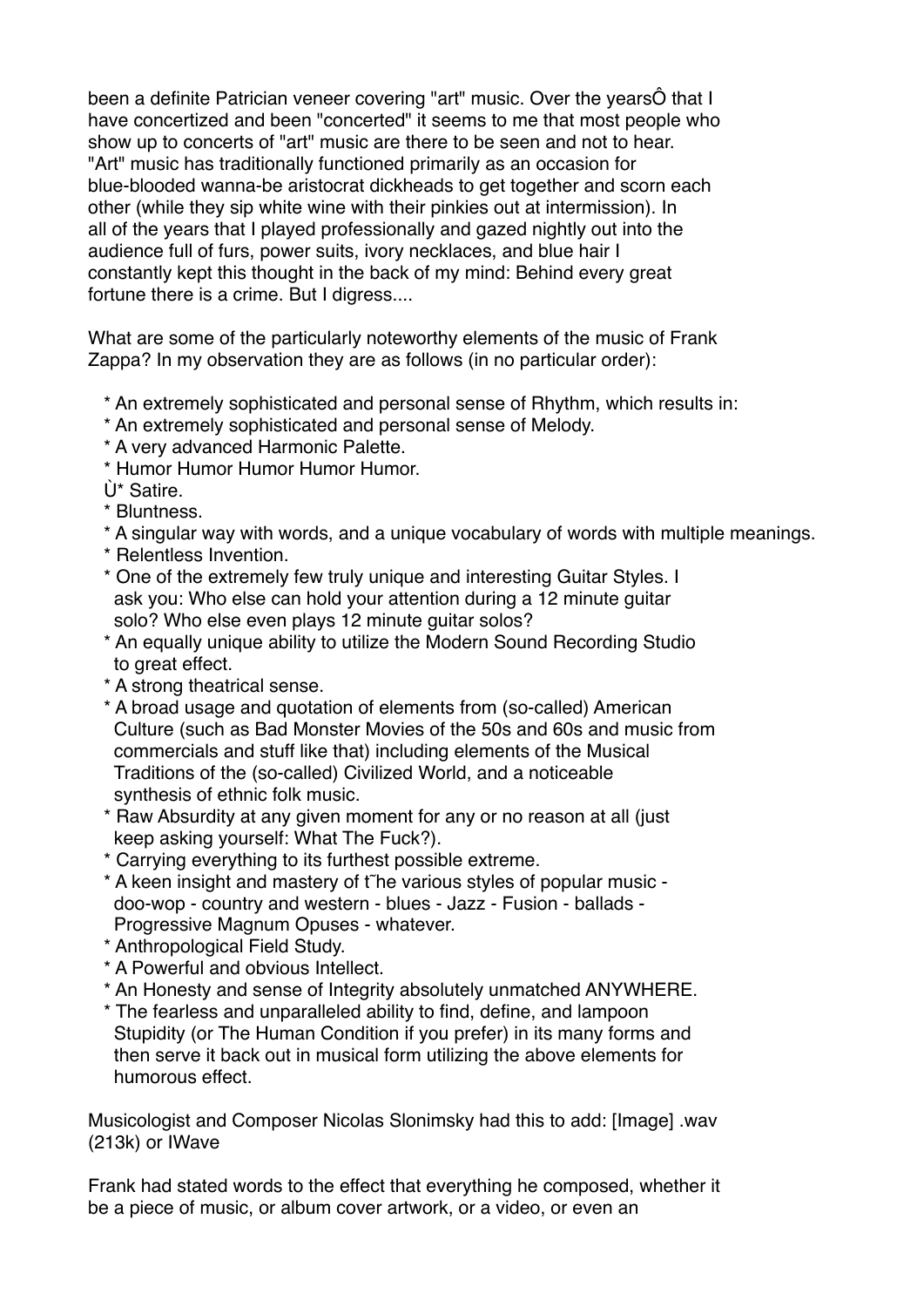interview, it was all part of a continuing Work In Progress known as the "PROJECT/OBJECT" for which he provides Conceptual Continuity Clues in his works. Here's a portion of text Frank wrote for the "200 MOTELS" press kit (circa 1971) exˆplaining in part the concept of the "PROJECT/OBJECT":

"Imagine the head of a pin. On the head of this pin is an amazingly detailed illustration of some sort. It might be a little thought or a feeling or perhaps an obscure symbol. It might just be a picture of a sky or something with birds in it ... but it's on the head of this pin, remember, and it's infinitely detailed. Now, imagine this pin is not a pin. It's a musical note with a corresponding physical action, like the secret raising of an eyebrow to add special emphasis. Even in a recording studio where nobody can see you do it.

Now, imagine enough of these abstracted pins (with the needle part chopped off to save space) to fill an area as large as the North American Continent and most of Central Europe, piled to a depth of 80 feet. Now, imagine this area is not a geometric space. Imagine a collection of decades (the exact number to be disclosed eventually). Pause.

... The basic blueprints were executed in 1962-63. Preliminary experimentationˆ in early and mid-1964. Construction of the PROJECT/OBJECT began in late 1964. Work is still in progress.

What we sound like is more than what we sound like. We are part of the PROJECT/OBJECT. The PROJECT/OBJECT (maybe you like EVENT/ORGANISM better) incorporates any available visual medium, consciousness of all participants (including audience), all perceptual deficiencies, God (as energy), The Big Note (as universal building material), and other things. We make a special art in an environment hostile to dreamers."

For further explanation of FZ's PROJECT/OBJECT, here's a quotation taken from Chapter 8 ("All About Music") of "THE REAL FRANK ZAPPA BOOK" (Copyright 1989 by Frank Zappa. ISBN 0-671-63870-X and available from the nice folks at Poseidon Press for a modest charge):

"Think of the connecting material in the PROJECT/OBJECT this way: A novelist invents a character. If the character is a good one, he takes on a life of his own. Why should he get to go to only one party? He could pop up anytiÓme in a future novel.

Or: Rembrandt got his 'look' by mixing just a little brown into every other color - he didn't do 'red' unless it had brown in it. The brown itself wasn't especially fascinating, but the result of its obsessive inclusion was that 'look'.

In the case of the PROJECT/OBJECT, you might find a little POODLE over here, a little BLOW JOB over there, etc., etc. I am not obsessed by POODLES OR BLOW JOBS, however; these words (and others of equal insignificance), along with pictorial images and melodic themes, recur throughout the albums, interviews, films, videos (and this book) for no other reason than to unify the 'collection'."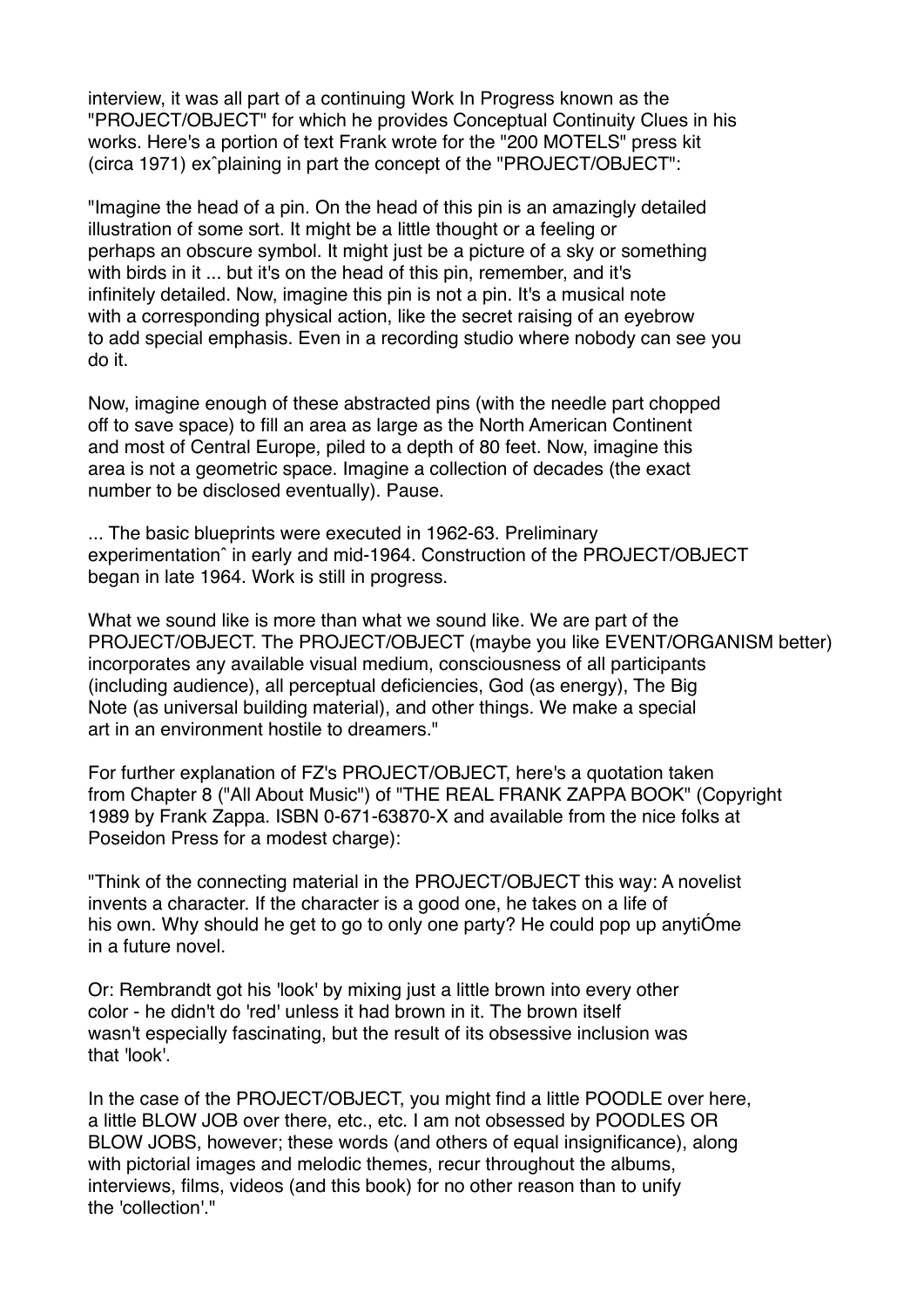I think that probably about sums it up.

If someone were to ask me, "What is Frank's Message?" - I would have to say that, as I currently understand it, it seems to be something like this:

- 1. People have an infinitely fascinating capacity to be stupid.
- 2. BE HONEST and TELL THE TRUTH and
- 3. Just keep asking yourself: "Is it possible to laugh wÏhile fucking?"

Actually, in the final analysis I could probably just give Frank's "message" as: "There IS NO MESSAGE - if you like what I do, Fine. If not, OH WELL".

I might be wrong but.... there again... What The Fuck? To all those who might continue failing to understand "Where Frank's Coming From" (or even try to), I might quote FZ again in "PACKARD GOOSE" from "JOE'S GARAGE":

> Maybe you thought I was the Packard Goose Or the Ronald McDonald of the Noveau Abstreuse Well fuck all them people I don't need no excuse for being what I am Do you hear me then?

Naturally, I'm continuing to reassess and revise my opinion of Frank as time passes and I hear stuff I hadn't heard before and I finally begin liking some of the stuff I hadn't liked before. Also naturally, I revise Ëmy opinion upward because I seem to have the experience and technical capacity to grasp and appreciate a lot of the enormous body of excellent works Frank has written. I say "a lot of" because, as of this date there are still some works of Frank's that I just don't care for. But that doesn't mean that tomorrow I'll grow enough to figure them out. However, leaving that to one side, Frank was truly a workaholic par excellence. I know of nobody who has released such a wide range of material of such consistent quality AND DIVERSITY - or even had the skill and ambition to do so.

It has been interesting to watch the growth of his skill as a composer through his albums from earliest to latest. Like Beethoven and Stravinsky, Zappa seems to have gone through several distinct "Stylistic Periods". In fact, each individual album seems to function as its own "Mini Stylistic Period". I won't bother to put names on these "Stylistic Periods", however one can definitely see that he exhibited a continuÏed evolutionary growth in his ability to put together a coherent piece of music. He simply got better and better. I suspect that this has much to do with the high quality of musicians he employed after the demise of the original Mothers Of Invention. If he had access to a musician with a particularly unique ability, he had the equally unique ability to bring out the best in that musician and capture it on tape for posterity.

And that's another thing: Just look at some of the highly talented and/or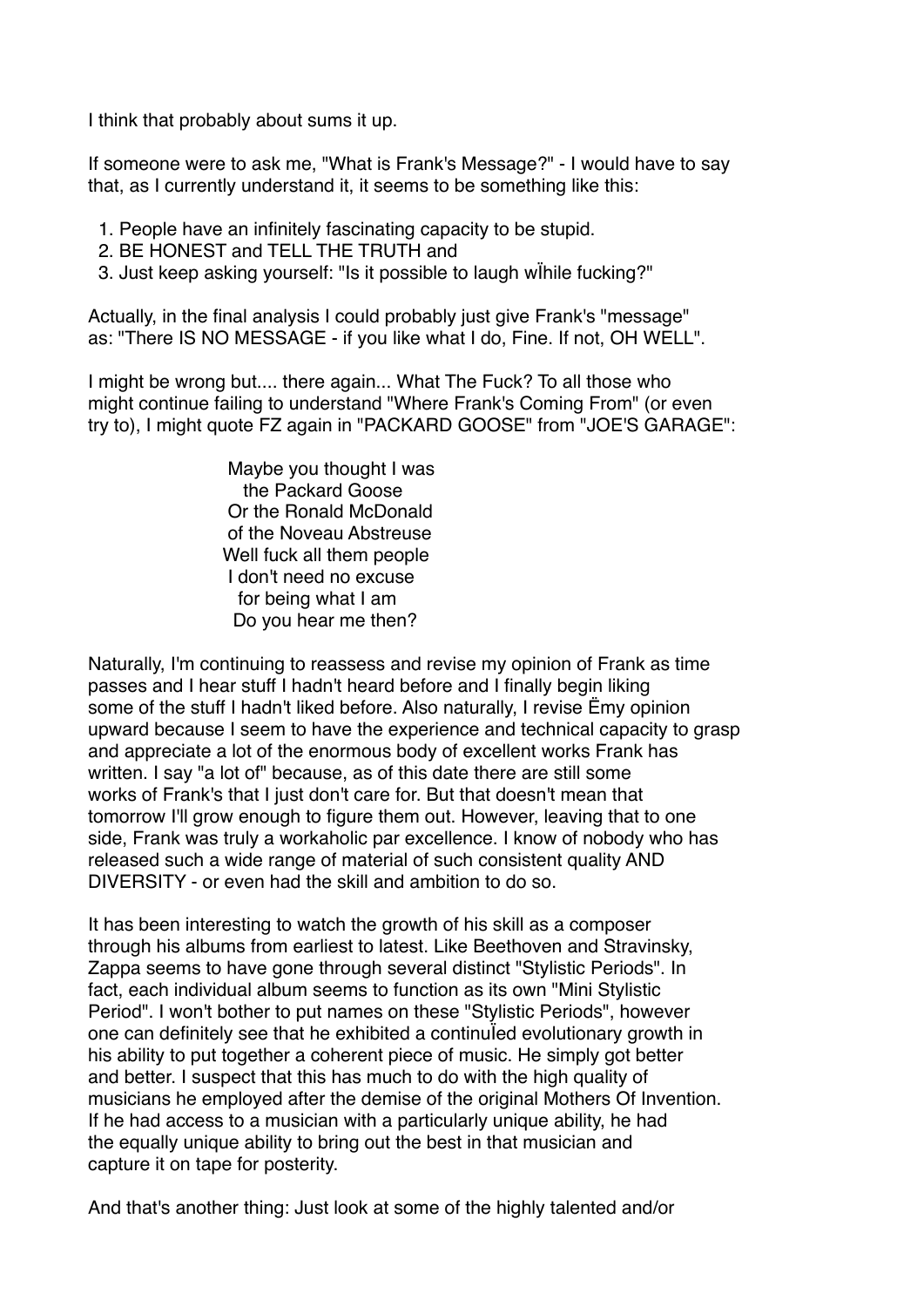Name-brand musicians who have appeared on his albums or played in his band at one time or another. Here's a selected list:

Captain Beefheart Adrian Belew Pierre Boulez Terry Bozzio The Brecker Brothers Vinnie Colaiuta George Duke Jack Bruce Aynsley Dunbar Eddie Jobson Lowell George Kent Nagano Patrick O'Hearn Jean-Luc Ponty Sugar-Cane Harris Chester Thompson Ruth Underwood Steve Vai Mark Volman & Howard Kaylan (aka "Flo & Eddie") Chad Wackerman Johnny "Guitar" Watson Allan Zavod

Yeah, real wim**s**ps...NOT!

Years hence, when those guys who write Music History books finally get around to writing about what little truly "valuable" (as in non-disposable) music came out of the "Pop Culture" in the Latter Half Of The 20th Century, no truly informed individual can have any doubt that Frank Zappa's works will remain standing over the forgotten remnants of Nike-Sponsored, Highly-Danceable, Prefab, Test-Tube, Large-Haired, Anti-Perspirant, Stud-Encrusted, Minty-Fresh, Satan-Worshipping Ol' "What's Their Name Again?".

Yes, you might say I'm a fan. But I have a "normal" side too.

Somewhere.

------------------------------------------

## THE ALBUM SEMI-OVERVIEW

For those who are unfamiliar with Zappa, you should be aware of the fact that he can and often does put together an album with both live and studio material, and the tunes rarely fade out (instead segue-ing one into the next). A lot of times, he'll create a tune from portions of the best live perÓformances from different venues on different dates. As he said, "What's the difference? It's all live anyway." I have heard that some people regard this practise as somehow "cheating", but I've never understood that. Perhaps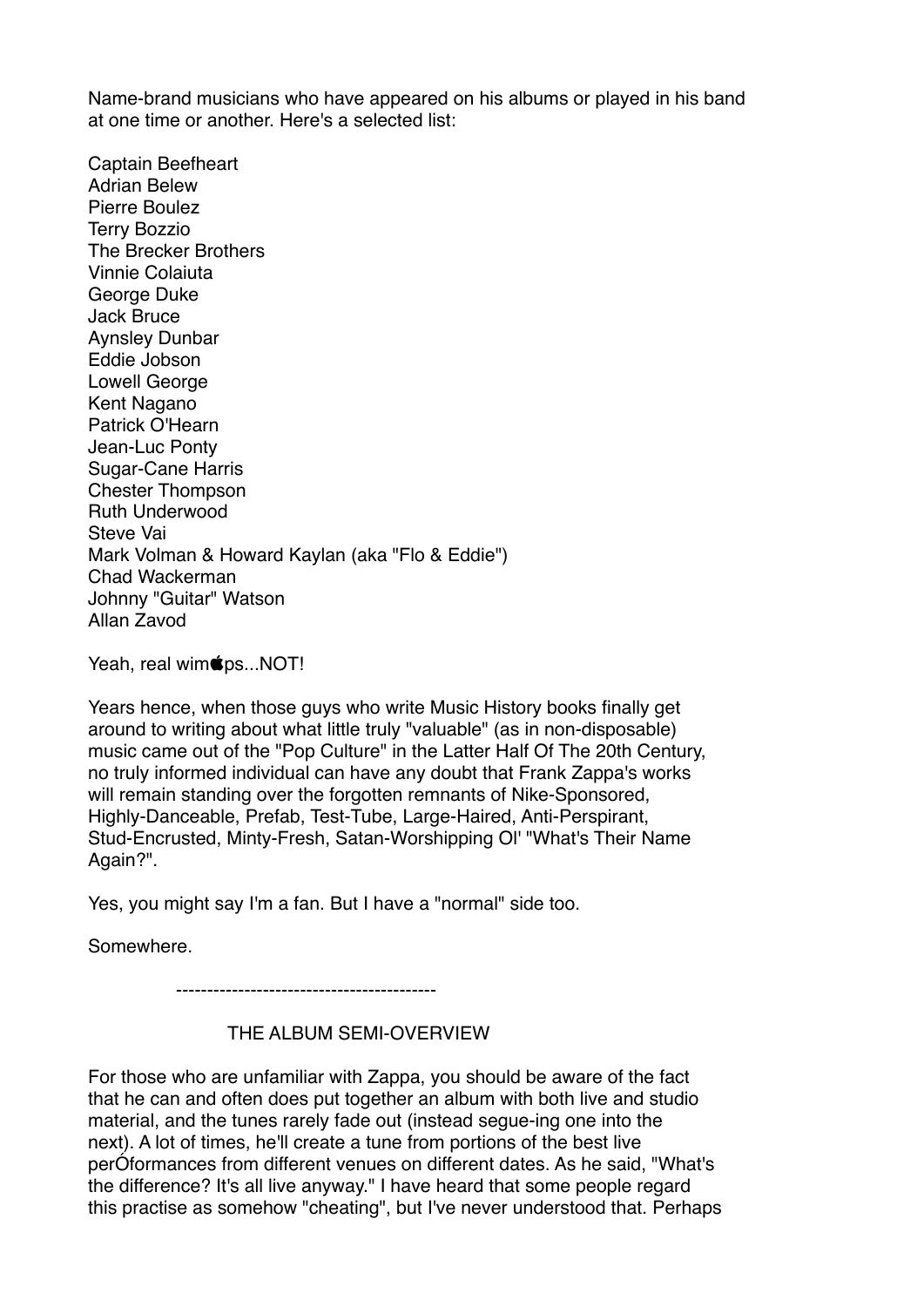this is due to the fact that I am a composer and musician myself and I understand that The Human Element often ruins a good piece of music, but only in sections. Rarely do you get a top-notch performance all the way through. Sometimes people made mistakes only during the solo, or the out-chorus, or whatever. I don't mind hearing compilations of the BEST parts as heard live and in the studio. After all, it's THE MUSIC that's important, not so much THE CONCERT EVENT. For "purists", Zappa released a 12-disk set of live performances with NO overdubs at all (well, one) under the title of "YOU CAN'T DO THAT ON STAGE ANYMORE (VOL 1-6)" (referred to elsewhere as "YCDTOSA").

By this late date, I currently own ONLY 47 of Frank's 67 released (!!) albums. Of course, If had the cashÌ and I lived somewhere else I'd own every last scrap of Zappa material I could get my hands on (if nothing else because I'm slightly anal retentive). What follows is the Complete Frank Zappa Album List (well, mostly) with my Current Overview Comments after the albums I actually own. I have also worked into this list the album review information sent to me by a FidoNet subscriber named Peter D. Dukes to cover some of the stuff I don't have (with some additional commentary by myself splashed within the body of his stuff). Those parts written by him will appear prefaced with the legend: PDD. Bill Camarata was kind enough to provide me with Original Release Dates, so I added these after the album titles (in the US format of MONTH.DAY.YEAR or, when the day was unknown, MONTH.YEAR).

In many cases, while I don't have the actual album, I have seen it and I know some of the tunes on them as they appear on other albums in different arrangements. These are all, of course, just subjective opinions butÍ, since I have studied music for a good many years, I feel that I just might be at least somewhat qualified to make these statements. If nothing else, these reviews might serve as a guide for those who might be afraid to purchase some of this stuff without at least some kind of prior information from somewhere.

One last bit of information you might like to know: One of Frank's lesser-known philosophies was that, just because an album is "finished" and released doesn't necessarily mean it's REALLY "finished". There are some significant differences between the original LP releases and the subsequent CD re-releases (some notables: "LIVE IN NEW YORK" and "THE MAN FROM UTOPIA"). Many of the CDs have additional tunes not on the original LPs and have been significantly re-mixed and re-edited over the original releases. Unless otherwise specified, these reviews refer to the CD versions (since, where the hell can ya find LPs anymore? And who would want to? - I always hated those rumble-scratchitËy LPs myself).

Of course, now that RykoDisc owns all of Frank's masters, they have begun to RE-re-release the entire catalog as well as some new material lurking in the vaults. There are various differences between the original LPs, the 1st CD releases, and the newest CD releases - Ryko gives you the lo-down right here.

Oh yeah, I'm still in the process of adding new links (like lyrics & stuff)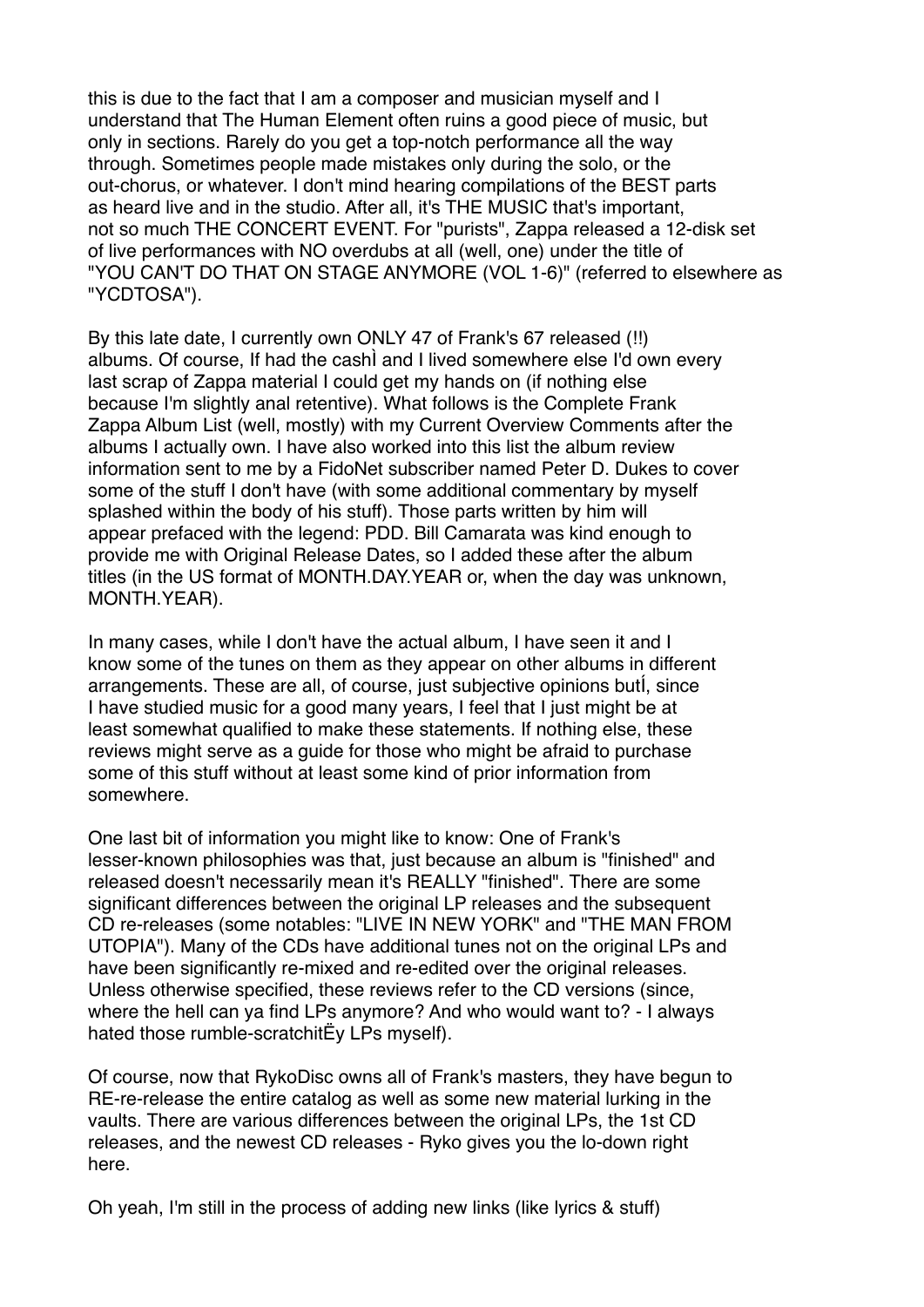to make this text more complete and interesting, so keep checking back.

So, anyway - THE LIST:

# 1. FREAK OUT! (2.7.66)

PDD: Originally this was a 2-disc set on vinyl, and contains 14 songs that were, in Frank's words, " . . . built around an overall satirical concept." (The Real Frank Zappa Book). This release contains the first recorded versions of songs like "I AIN'T GOT NO HEART" (which is great on "TINSELTOWN REBELLION"), "HOW COULD I BE SUCH A FOOL?" (also on "CRUISIN' WITH RUBEN AND

THE JETS"), and 'YOU DIDN'T TRY TO CALL ME" (a truly wonderful version of thiÂs tune appears on disc 2 of YCDTOSA Vol.1 and it also appears on "CRUISIN WITH RUBEN AND THE JETS"), as well as more bizarre material, such as "HELP, I'M A ROCK". The arrangements are neat and to the point. His penchant for writing for percussion instruments can be heard even here. However, I find the liner notes to be more cynical than satirical. A good (remixed) recording.

# 2. ABSOLUTELY FREE (4.67)

Presently, I like this album "ok". It doesn't strike me as being as particularly brilliant as some of his later material, but even at his "worst" Frank's music never SUCKS. I prefer the version of "BROWN SHOES DON'T MAKE IT" which appears on "TINSELTOWN REBELLION". One of the reasons why I tend to like FZ's material from after about 1971 or so more than the 1965-1971 period is because after about '71 or so, he started employing better musicians and wrote his music accordingly more difficult to play. Well, that's not exactly true - it would be more to the poin  $Et$  to say that better musicians in the band allowed Frank to realize manifestations of his musical imagination which would not be possible to perform without absolutely top-notch musicians (prior to the Synclavier, anyway). Perhaps it's just my own subjective opinion, but I find everything after 1972 to be far more interesting and musically worthwhile than most of the "Old Mothers" material for this reason.

# 3. WE'RE ONLY IN IT FOR THE MONEY (12.67)

I like this album a lot. Although I still haven't heard Freak Out!!, I think this disc is quite likely the best of the early Mothers Of Invention. It does provide an interesting look at what the Flower Power Era was probably REALLY all about. Fave Tunes: "MOTHER PEOPLE" and "THE CHROME PLATED MEGAPHONE OF DESTINY". According to Frank: the original masters of this album were stored so poorly (by MCA) that the oxide was practically falling off of the tape. Therefore, the 1st CD version contains newly-recorded bass and drumÎ trax. The 1st CD release of this album was evidently quite different from the LP as well. The newest Ryko release is a restoration of the old LP version.

4. LUMPY GRAVY (9.68)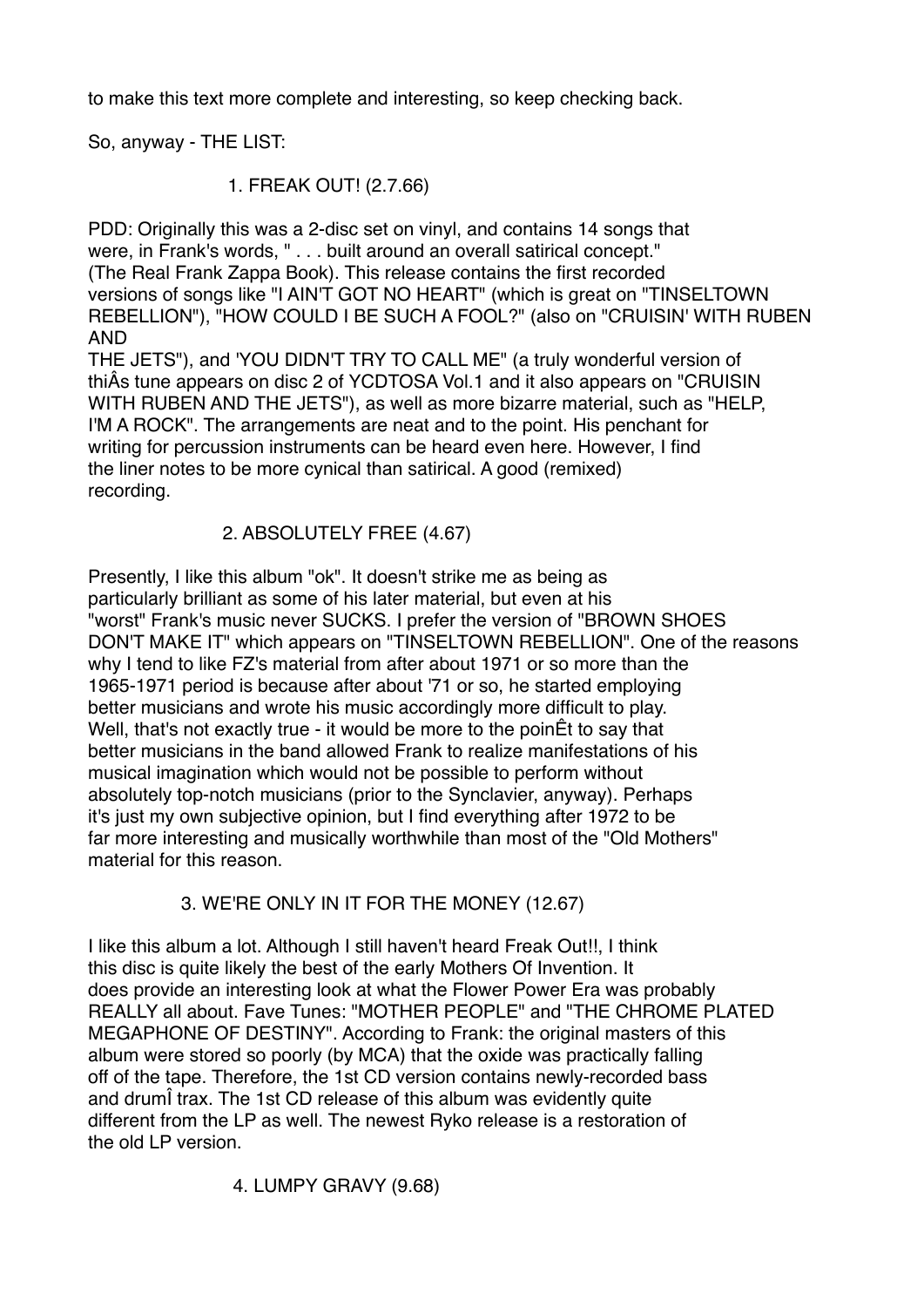A series of recorded conversations inside a piano on "dumb stuff" punctuated by some rather nice snippets of instrumental music (one of which grew to eventually become "KING KONG"). It is described in the liner notes as "A curiously inconsistent piece which started out to be a ballet but probably didn't make it". Various elements of the "dumb stuff" and the music went on to become recurring and unifying elements of the PROJECT/OBJECT. I also like this album a fair bit as well. It's actually pretty funny.

5. CRUISIN' WITH RUBEN & THE JETS (11.68)

This is an album of greasy doo-wop music, but due to the arrangements and harmonizations it's not like any real doo-wop music you might have ever heard. This is another album which so far strikes me as just "ok". Here again,Î I prefer later arrangements of some of the songs on this album. This is often the case for me with Frank's music; if I dislike one arrangement of a given tune, there's probably another arrangement I do like.

6. MOTHERMANIA (Release Date Unknown)

Don't Have It - Never Heard It. I believe this album is currently out of print and unavailable in any format. From what I've been able to gather about it, this was a sort of "Best Of" album containing material from the first 5 albums.

7. UNCLE MEAT (3.69)

PDD: Contains lots of Conceptual Continuity Clues. There are 2 little booklets packaged with this release - one containing song titles, credits and lyrics, the other containing personnel photographs, hand drawn stills from the movie, and an interesting tale about how Uncle Meat and Bimbo prepare to rule the universe with an army of mutant monsters.

I recently viewed the movie video in order to glean more Conceptual Continuity Clues and, althouÈgh it was entertaining, I found it quite a bit on the strange side. It is interesting in that it took 20 years to finally finish the movie - the tail end stars the same characters sporting 20 years of additional wrinkles and pounds. This movie is definitely for the hard-core believers. There is a little more audio information available on this subject elsewhere on this site.

# 8. HOT RATS (10.15.69)

This is one of Frank's most consistently liked albums; a collection of instrumentals (with one exception - "WILLIE THE PIMP"). I bought it almost 2 years ago and, try as I might - I still don't much care for it. I listen to it every few months in the hopes that I might have missed something - maybe someday I'll figure out what everybody likes so much. I do like later arrangements of "PEACHES EN REGALIA" and "WILLIE THE PIMP".

# 9. BURNT WEENY SANDWICH (2.9.70)

PDD: This album contains some poppy, danceable cover tunes, combined with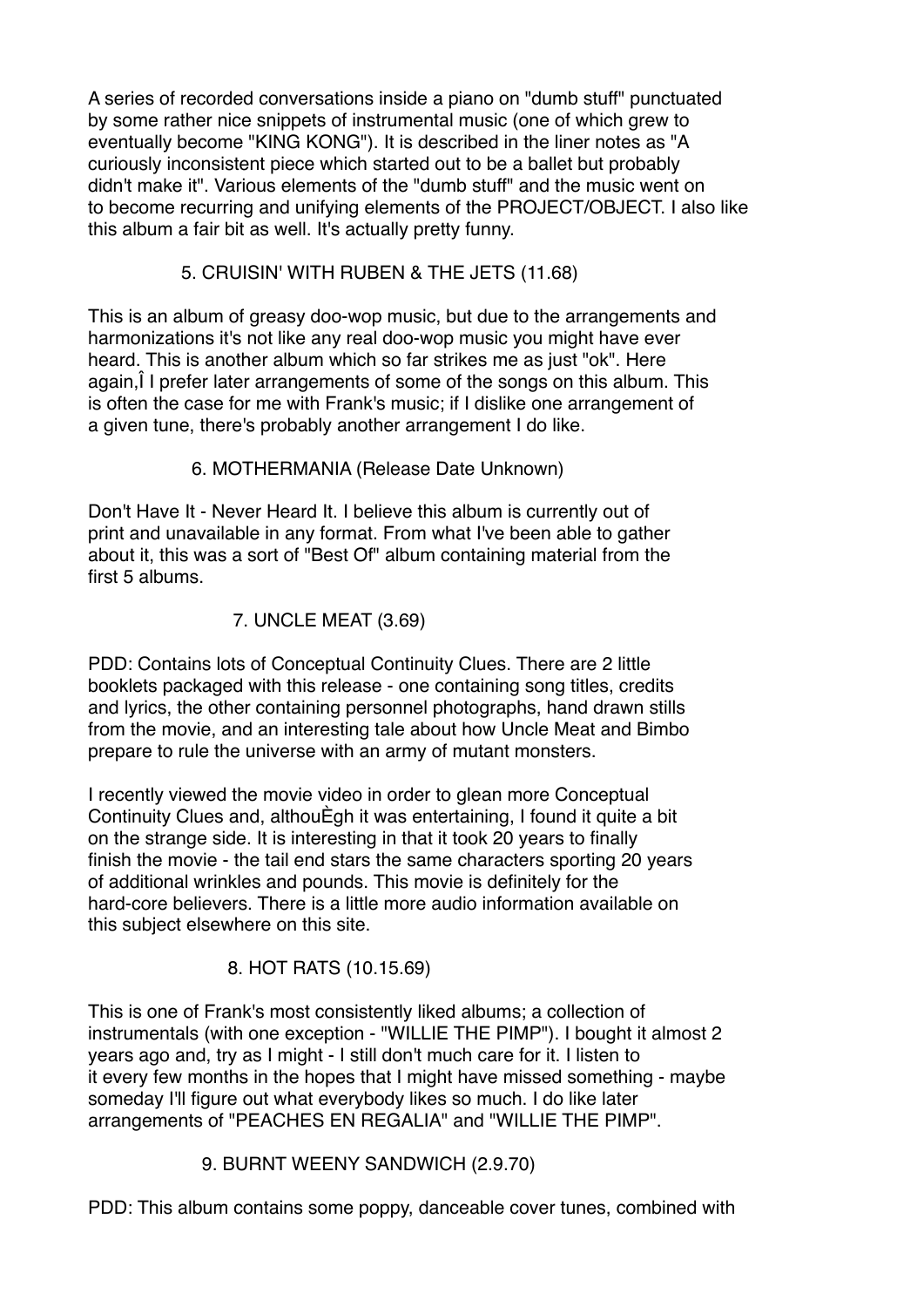other mateÁrial that has been called "low budget orchestra" music. The 'writing for percussion' that I mentioned in the FREAK OUT! review has now broadened into noisemaking effects and the description of action rather than just melodic lines. Frank's unique style of quitar is also evident on this release. It is probably one of the first recordings where the phrase: "Putting the eyebrows on it" becomes dramatically apparent.

Two particularly noteworthy selections on this disc are the two parts of "Igor's Boogie". These are brief instrumentals which sound amazingly like forgotten movements of "L'Histoire Du Soldat" (except they have funny and cool sound effects in 'em).

## 10. WEASELS RIPPED MY FLESH (8.70)

PDD: The cover art for this release gives one a good indication of the type of material contained therein. It depicts a man who is shaving, but his shaver is actually a weasel who is tearing at the skin of his face. This release represents different aspects of The Mothers fÌrom 1967 to 1969, and is a combination live/studio/cover/original album.

11. CHUNGA'S REVENGE (10.23.70)

PDD: This release is indeed well tied in with "TINSELTOWN REBELLION" and "200 MOTELS". However, there is some interesting live & studio material, such as "THE NANCY AND MARY MUSIC", which at one point has George Duke imitating Aynsley Dunbar's drums with his mouth, a la scat vocal. Also notable on this release is a rare moment when Frank plays drums (on a percussion solo called "THE CLAP").

"TELL ME YOU LOVE ME" is one notable tune on this album and is also on "TINSELTOWN REBELLION". Another one is a nice li'l 2-minute guitar solo called "Twenty Small Cigars". Actually, "Transylvania Boogie" is pretty good, too. Shit, just go buy one and see what you think of it.

12. FILLMORE EAST, JUNE 1971 (8.71)

An interesting live album. Includes a cover version of The Turtle's "HAPPY TOGETHER". My favorite on this one is: "DO YOU LIKE MY NEW CAR?" (inÏcarnations of this concept on other FZ works are referenced as: "THE GROUPIE ROUTINE") which provides a number of Conceptual Continuity Clues for the underground world of girls who are fans of THE MEMBERS of Rock groups. In fact, Conceptual Continuity Clues are all over this album.

## 13. 200 MOTELS (1971)

I have the movie on video and I think it's CHAMPION. This movie/album goes a long way towards explaining many elements of the PROJECT/OBJECT. A recent video companion to this is "THE TRUE STORY OF 200 MOTELS" and this also is quite CHAMPION. Currently, this album is out of print and unavailable in any format, although RykoDisc is supposed to be remedying this any time now.

14. JUST ANOTHER BAND FROM L.A. (3.72)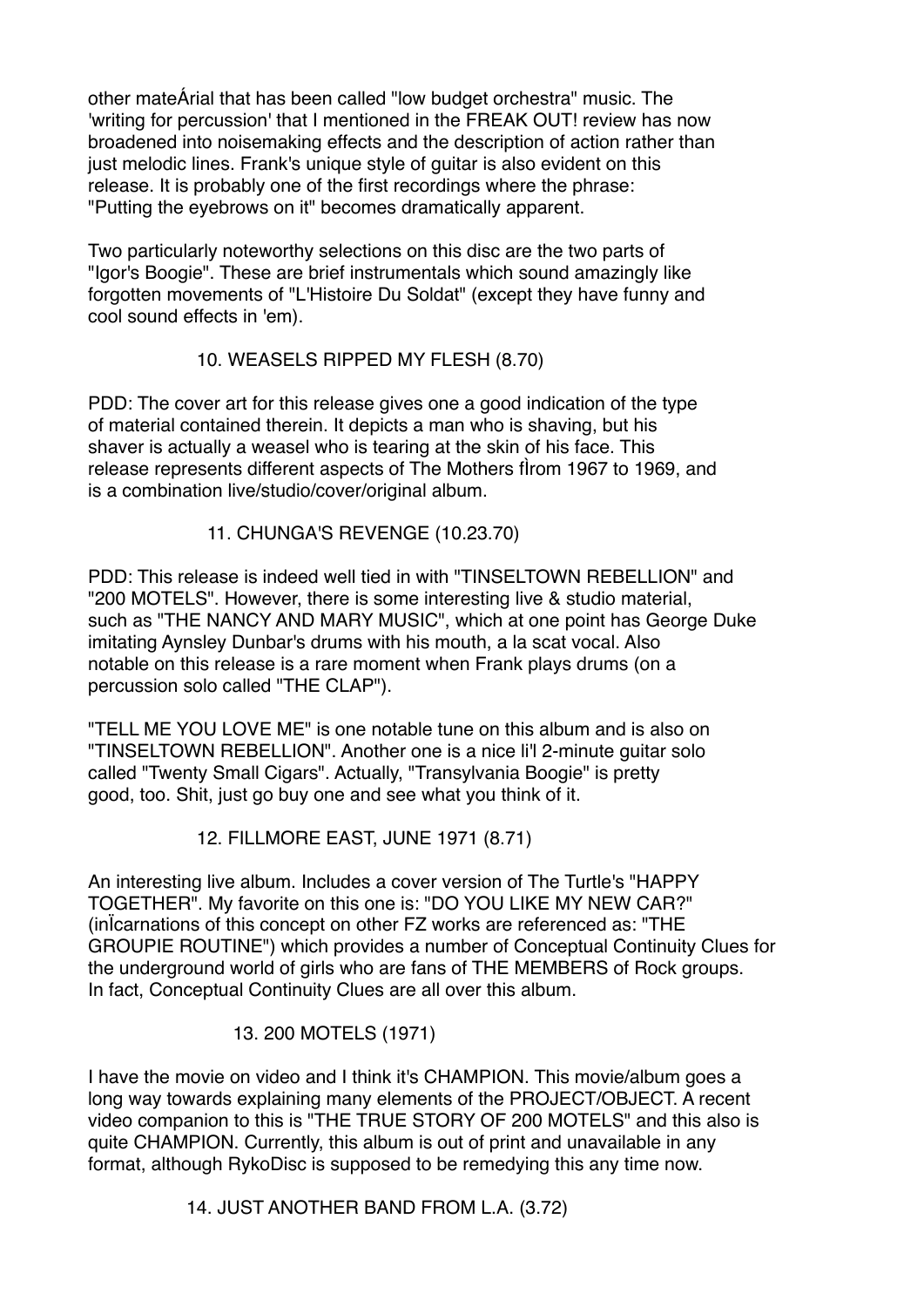PDD: In my opinion, this is classic Mothers material. This album contains material recorded live at the UCLA Pauley Pavilion and features "BILLY THE MOUNTAIN", which is a significant part of Conceptual Continuity.

Another live versition of "BILLY THE MOUNTAIN" appears on "PLAYGROUND PSYCHOTICS" and I believe it is a better overall performance than the one featured here (though PDD disagrees with me on this).

15. WAKA/JAWAKA (7.5.72)

PDD: As far as I'm concerned, the YCDTOSA version of "BIG SWIFTY" is a little skeletal compared to the studio version (which clocks in at over 17 minutes) - but this is probably due to the extended soloing involved and might drag on interminably for the average listener. However, I still prefer the brass arrangements in the studio version. This release was also my first indication of music that leaned toward a country style. The title track itself is a killer piece.

## 16. THE GRAND WAZOO (11.72)

This is another collection of jazz-like instrumentals in the same vein as "HOT RATS". I completely LOVE this album. Frank's ability to write for a big band is quite good, and his viewpoint of jazz is highly personal as always. My favorite selection onÛ this one is "Eat That Question".

17. OVER-NITE SENSATION (9.7.73)

Here begins what one might call the 'real meaty core' of the Zappa repertoire. From here on out there is little I can think of that I've heard that I don't thoroughly enjoy, except for some of the orchestral music. "OVER-NITE SENSATION" is one of the "Classic" FZ albums in that the forms and ideas dealt with are quite accessible to the average Rock Consumer. Each and every tune's a winner. Particularly praiseworthy are: "I'M THE SLIME", "DINAH-MOE HUM" and "MONTANA".

18. APOSTROPHE' (3.22.74)

Another Classic FZ album. Noteworthy: "DON'T EAT THE YELLOW SNOW", "NANOOK RUBS IT" and "ST. ALPHONSO'S PANCAKE BREAKFAST".

19. ROXY & ELSEWHERE (9.10.74)

This is quite an amazing album given the fact that it's mostly live. It contains some instrumentals which are totally excellent. "ECHIDNA'S ARF (OF YOU)" is a fascinating composition which to me is rather like someÛ sort of Hybrid Stravinsky Funk. Another Classic tune from this album is "CHEEPNIS", which is one of a series of compositions wherein FZ exercises his penchant for using Bad Monster Movie Imagery to great effect. Other highly noteworthy examples from Zappa's repertoire in this vein are "SHIP ARRIVING TOO LATE TO SAVE A DROWNING WITCH" (from the album of the same name) and "THE RADIO IS BROKEN" (from "THE MAN FROM UTOPIA"). Thanks to the presence of the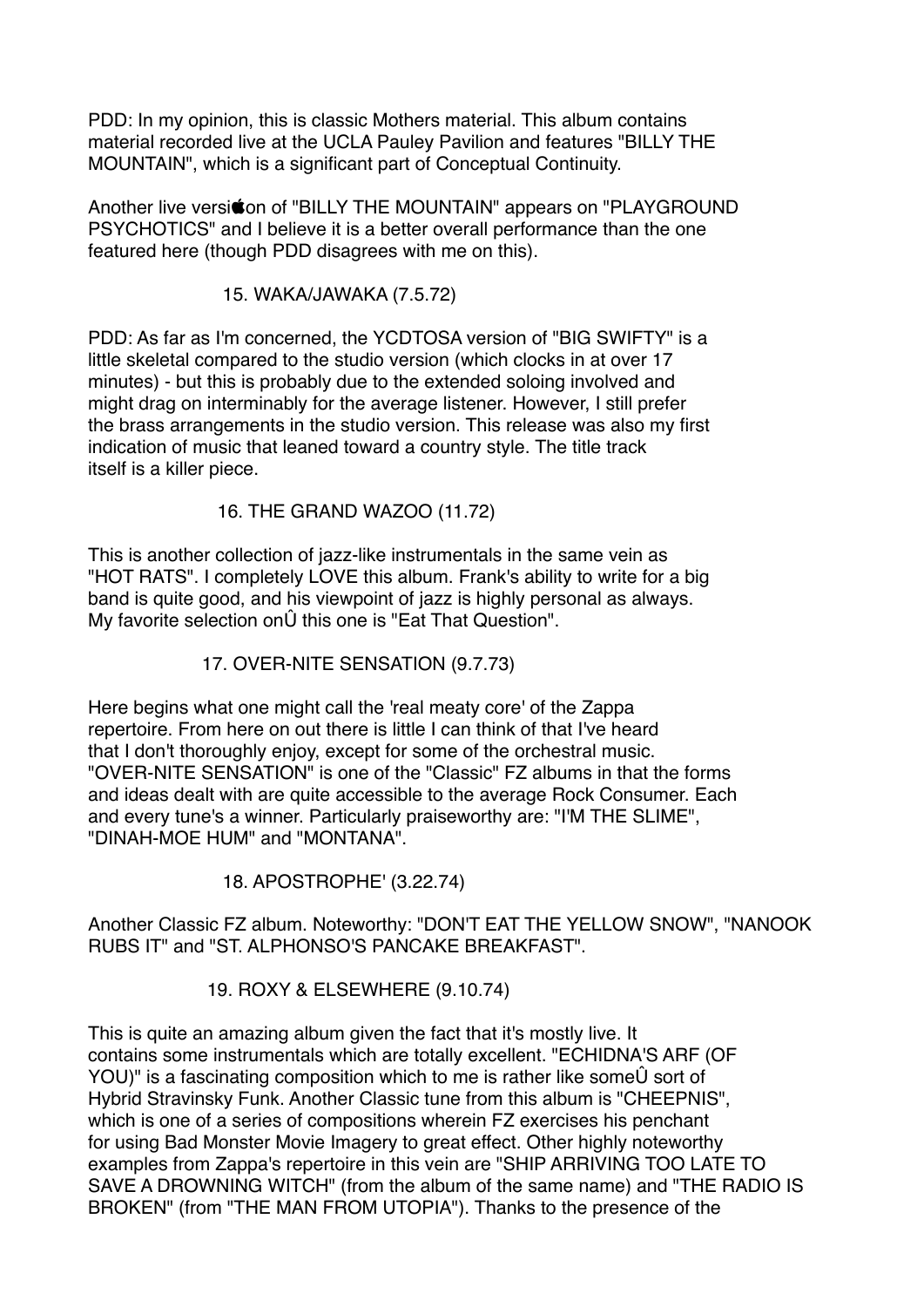incredibly talented George Duke, the albums from this period (17 through 20) seem to be driven by a fair amount of Funk as seen through FZ's particularly unique vision.

#### 20. ONE SIZE FITS ALL (6.25.75)

A much under-rated and unfairly ignored album (well, actually - it seems to me that ALL of FZ's albums are under-rated and unfairly ignored - but I trust you know what I mean). "ANDY", One of the many excellent tunes on this album should rightfully have been as popular as "STAIRWAY TO HEAVEN" if not more so. Also on this albumÚ are 2 arrangements of "SOFA", which is a beautiful little waltz (yes, folks - a waltz in the Rock-like Idiom).

21. BONGO FURY (10.2.75)

Thanks to the bizarre literary imagery of Captain Beefheart, this album is "sort of .... out there" but still quite approachable by Today's Semi-intelligent Pop Consumer. Noteworthy on this album are "CAROLINA HARDCORE ECSTACY" and "MUFFIN MAN".

22. ZOOT ALLURES (10.29.76)

This is rather a "mellow" sort of album as FZ material goes. This album presents the first released version of "THE TORTURE NEVER STOPS", an excellent composition which was subsequently re-released several times in different arrangements on later albums (including "LIVE IN NEW YORK", "YCDTOSA VOLS. 1 and 4, and "THE BEST BAND YOU NEVER HEARD IN YOUR LIFE").

In my opinion, a much better version of "DISCO BOY" appears later on "BABY SNAKES". This album contains one of FZ's finest guitar solos - an intriguing little number called "BLACK NAPKÒINS".

23. ZAPPA IN NEW YORK (3.13.78)

Yet another album of High Worship. This album (and others) currently exists in 2 distinctly and differently mixed versions. The LP version is the one I first became familiar with (by memorization). The CD version contains a number of tunes from the same concert series which did not make it onto the original LP. The mixes are quite different between versions. While I appreciate the added information on Conceptual Continuity I got from the CD version I hope that the FZ office eventually gets around to releasing a CD version of the LP as originally released (as I HATE NOISY DAMN LPs and I always did).

24. STUDIO TAN (9.15.78)

An album of mostly instrumentally-oriented music. It contains an entertaining sort of fairy tale called "THE ADVENTURES OF GREGGERY PECCARY". My favorite tune on this is a little number called "LET ME TAKE YOU TO THE BEACH". An interesting historical side-note: This album and the next oÏne were originally released without FZ's consent. This is why, when FZ appeared in a "Coneheads At Home" sketch on "Saturday Night Live" he referred to this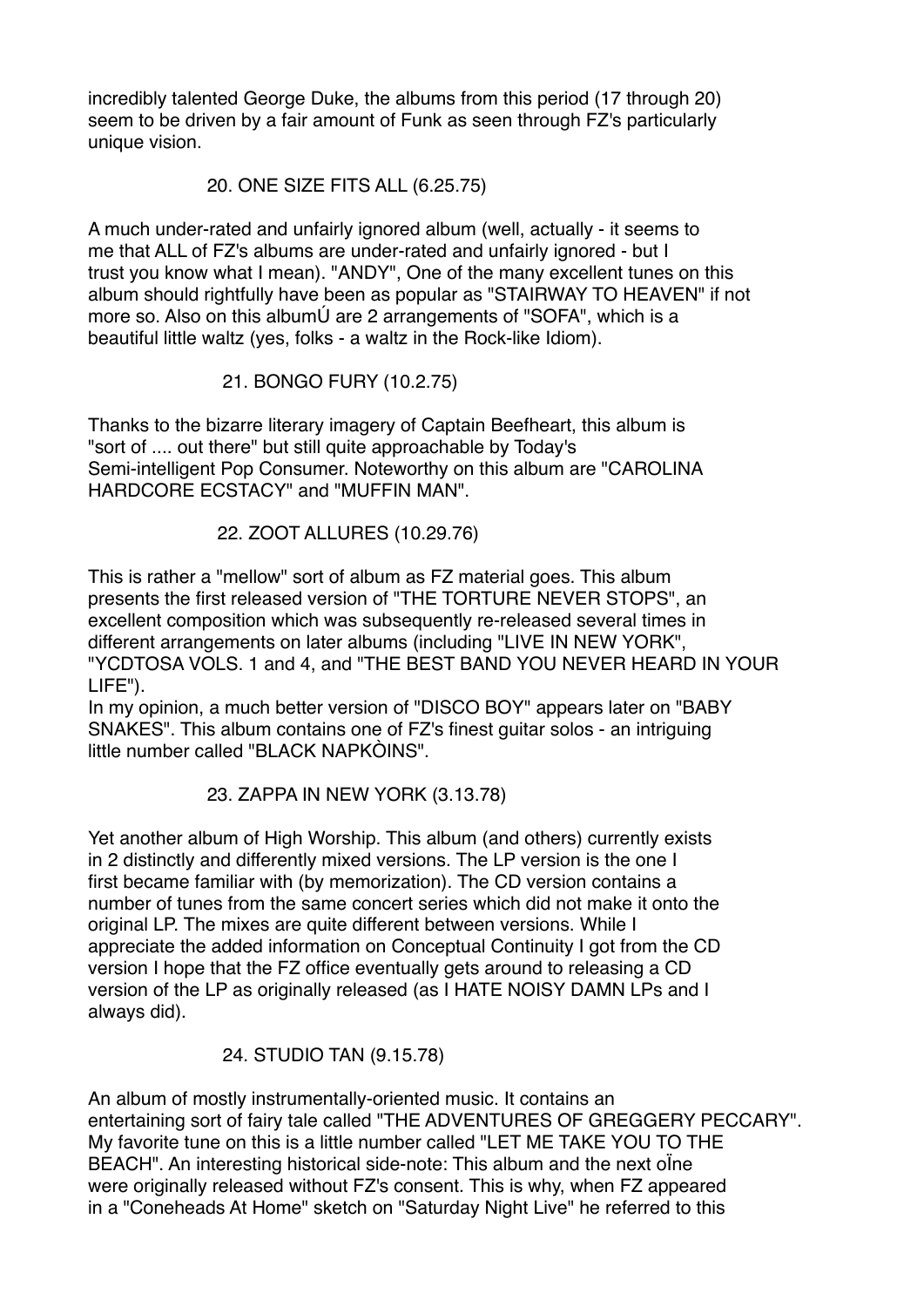album as "An unauthorized recording of sound patterens".

#### 25. SLEEP DIRT (1.12.79)

Another instrumentally-oriented album. This contains a couple of good parodies of a type of Cosmopolitan Jazz (which I've never liked - which is why they are so funny) sung quite impressively by a woman named Thana Harris (who also appears later on the "THEM OR US" album). This album's title track features FZ and James "Bird-legs" Youman in a beautiful little acoustic guitar duet (so far, one of the few examples I know of where FZ played acoustic). It has been rumored that the original title for this release was "HOT RATS III".

26. SHEIK YERBOUTI (3.3.79)

If you don't have any FZ at all this is probably the album you should buy first. Each and every tune on this is most champion. Contains such greats Ôas "BROKEN HEARTS ARE FOR ASSHOLES", BOBBY BROWN GOES DOWN", DANCIN' FOOL", and

"JEWISH PRINCESS". This is FZ's biggest-seller worldwide and rightfully so.

#### 27. ORCHESTRAL FAVORITES (5.4.79)

Don't Have It - Never Heard It. I'm assuming that it contains.... well.... Orchestral Favorites.

## 28. JOE'S GARAGE ACT I (9.17.79)

This album and the next one make up what I would call a kind of fictional rock opera about how the government made music illegal one day. I would absolutely LOVE to see this thing actually produced on stage someday (if anyone has the guts and the cash to do so). Shoot, I'd like to see it as a movie. JOE'S GARAGE is another classic album which MUST be heard in order to "understand" Zappa. These two albums contain some of FZ's best moments on guitar.

29. JOE'S GARAGE ACTS II & III (11.19.79)

30. TINSELTOWN REBELLION (5.11.81)

I'm never sure, but I tend to think that this is possibly my all-ti $\sin$ favorite FZ album. I absolutely LOVE the performances of "EASY MEAT", "LOVE OF MY LIFE", "THE BLUE LIGHT" and "BROWN SHOES DON'T MAKE IT". There's not a nanosecond of this album that I don't thoroughly enjoy.

31. SHUT UP 'N PLAY YER GUITAR (5.11.81)

Don't Have It - Never Heard It. However, I am aware that this and the other 'guitar' albums are all instrumentals which feature FZ's amazing guitar soloing technique.

32. SHUT UP 'N PLAY YER GUITAR SOME MORE (5.11.81)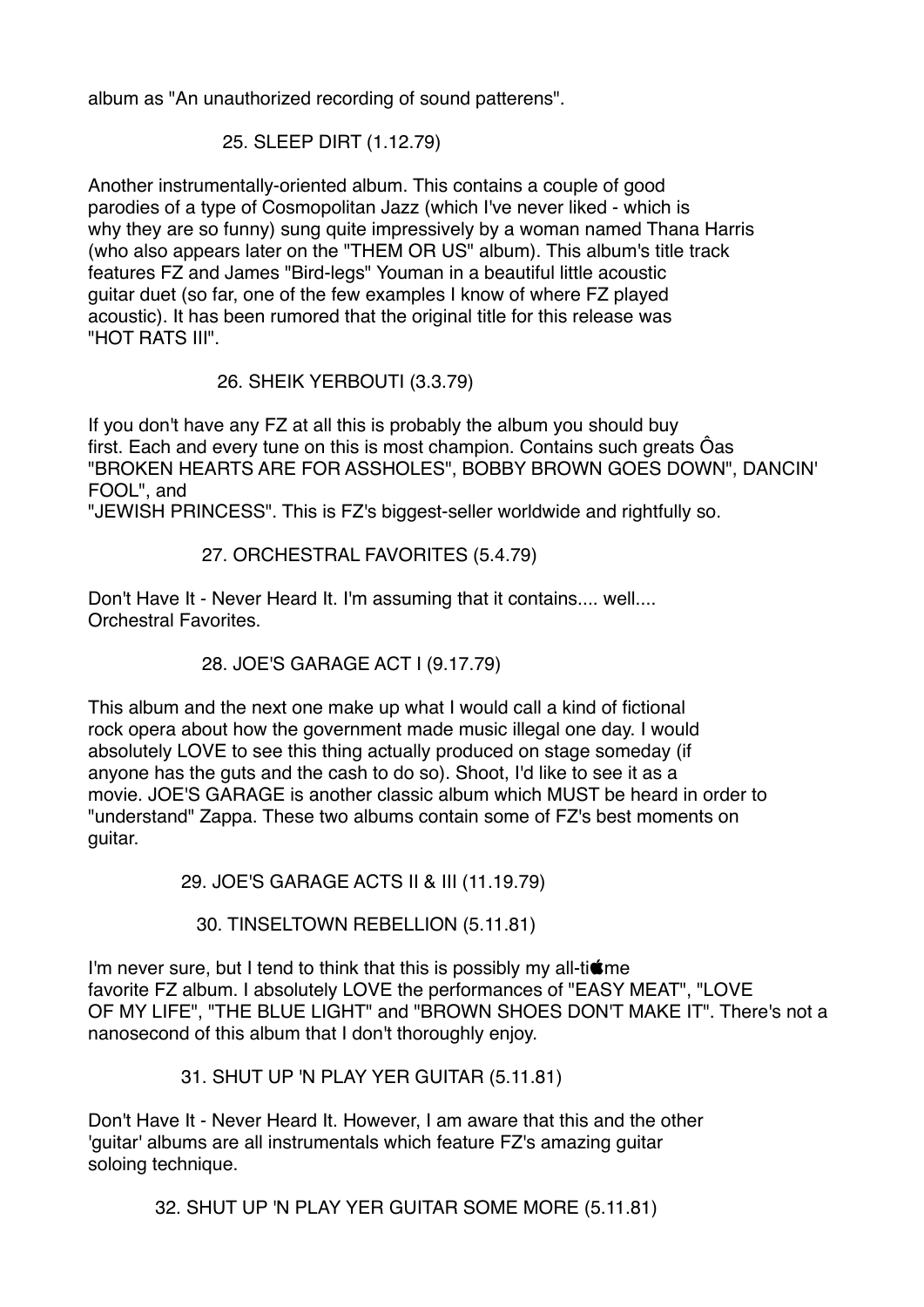Don't Have It - Never Heard It. See above.

## 33. RETURN OF THE SON OF SHUT UP 'N PLAY YER GUITAR (5.11.81)

Don't Have It - Never Heard It. See above.

34. YOU ARE WHAT YOU IS (9.81)

I vacillate between this album and "TINSELTOWN REBELLION" as Ultimate Favorite Albums. I think it depends on the wind direction. This album contains a selection of tunes wherein FZ clearly spells out his opinions on such subjects as organized religion, suicide, and drug use and they are Óall true gems. One of these is a sort of almost-rap called "DUMB ALL OVER". Unfortunately, the guitar solo on the LP version of this tune was shortened on the CD version - it was one of my favorites.

35. SHIP ARRIVING TOO LATE TO SAVE A DROWNING WITCH (5.82)

Aside from the popular "VALLEY GIRL" this album contains 2 little-known (or at least NEVER heard) works which are in my opinion the finest examples of Zappa's skill as a composer. The title track is a masterpiece with a long and totally interesting guitar solo. Again: who else can keep your attention so riveted during a 20-minute guitar solo? Slash? NOT!!!! The other "finest kind" tune is called "TEENAGE PROSTITUTE" and is a real powerhouse.

 Here - check out this li'l chunk from "Drowning Witch":  $[Image]$  .wav  $(1.23M)$  or Iwave  $(54k)$ .

36. THE MAN FROM UTOPIA (3.83)

Of the CD re-releases I've heard so far, this one departs the farthest from the original LP version. In additition to including tracks not on the LP, many of the tunes have had entire parts re-recorded and re-mixed. As with "LIVE IN NEW YORK" I myself prefer the LP versions and I hope RykoDisc releases those mixes on CD someday. One of my all-time favorite FZ tunes is the totally hilarious "JAZZ DISCHARGE PARTY HATS" which features Steve Vai on guitar tracking Zappa's voice as he relates the tale of "Alternative Entertainment" sought out by some of the guys in the band (and one of the T-shirt guys too) in lieu of pussy while stuck in the wilderness of Albequerqe, New Mexico.

37. BABY SNAKES (3.83)

This one contains excellent performances but is best appreciated by seeing the movie of the same name (also currently available on video). This was performed by one of FZ's best bands (with Terry Bozzio, Adrian Belew, Patrick O'Hearn, Peter Wolf, Ed Mann and Tommy Mars). Of particular interest are "PUNKY'S WHIPS" and "DISCO BOY".

38. LONDON SYMPHONY ORCHESTRA VOL. ÛI (6.9.83)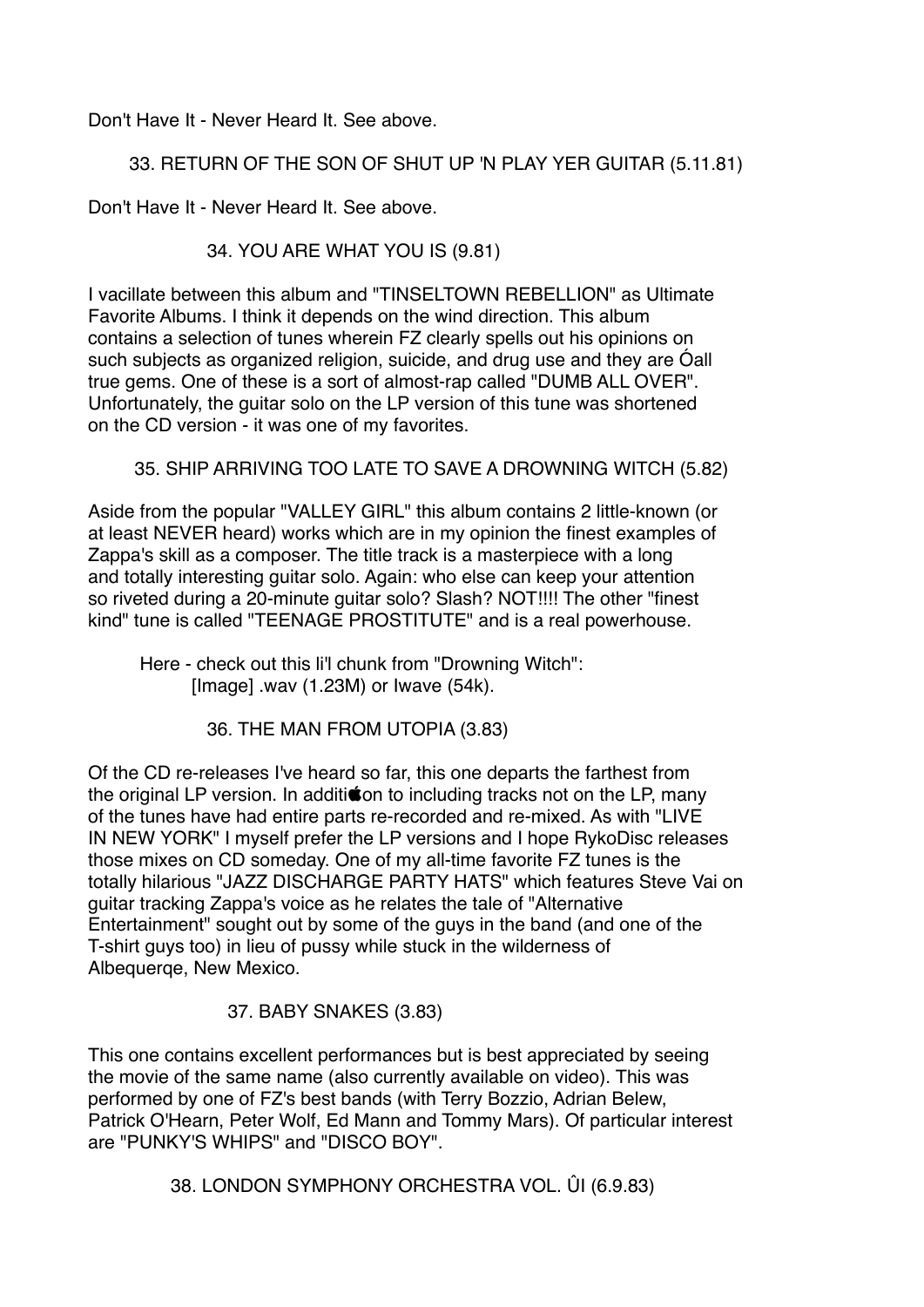A unique collection of orchestral works from the fabled Twickenham sessions. Probably not for the average rock consumer - but you should try anyway - ya never know. I like this music now more than I did some years ago - it grows on ya.

#### 39. BOULEZ CONDUCTS ZAPPA, THE PERFECT STRANGER (8.23.84)

PDD: This is a recording that is roughly half performed by the Ensemble InterContemporain (conducted by Pierre Boulez) and half performed by The Barking Pumpkin Digital Gratification Consort - in other words, Frank on Synclavier. This is another "concept album" of a sort, in that each piece has a short "scene-setting" background, and it is this that makes up the bulk of the liner notes. Conceptual Continuity ties this release to "CHUNGA'S REVENGE", and perhaps to "JOE'S GARAGE".

40. THEM OR US (10.18.84)

This is a generous mix of instrumental and lyric tunes which have a lot to recommend them. "MARQUE-SON'S CHICKEN" is a great instrumental, "THE CLOSER YOU ÔARE" is a wonderful doo-wop cover tune. "IN FRANCE" and "BABY TAKE YOUR TEETH OUT" are two more totally hilarious tunes. "IN FRANCE" features none other than the Great Johnny "Guitar" Watson on vocals. Also on this album is a great cover of The Allman Brothers' "WHIPPIN' POST".

41. THING FISH (11.21.84)

Frank Zappa proves himself to be quite the Renaissance Man in this very entertaining album: He takes on Broadway - His Way. This "show" revolves around a plot involving Secret Evil Experiments to wipe out certain "undesirable tenants ob de tenement o' life" via the creation and introduction of a New Disease (guess which one). In creating the album, FZ put together a number of his already-released tunes with new lyrics suiting The Dramatic Situation and added a few new tunes to round out The Action. While I probably wouldn't recommend it for the average Christian, I think it's a great album. It's funny, it has a Requisite "Social Message", and it fills in more ConcepÔtual Continuity Clues as well.

42. FRANCESCO ZAPPA (11.21.84)

Not actually a "real" Frank Zappa album. This is a collection of Synclavier arrangements of some works by an actual Classical Period composer named Francesco Zappa (who flourished from 1763-1788). Definitely not for the average rock-n-roll consumer.

## 43. THE OLD MASTERS, BOX 1 (Release Date Unknown)

Don't Have It - As such. As I understand it, this and the other 2 Old Master boxes are digitally remixed LP versions of, well.... The Old Masters - as in the early albums up through about "ROXY & ELSEWHERE". These LPs were originally available by mail-order only from the FZ office. To my knowledge, these boxes exist only in LP form (since now you can just buy the individual re-mixed CDs), but are still available from InterContinental Absurdities (or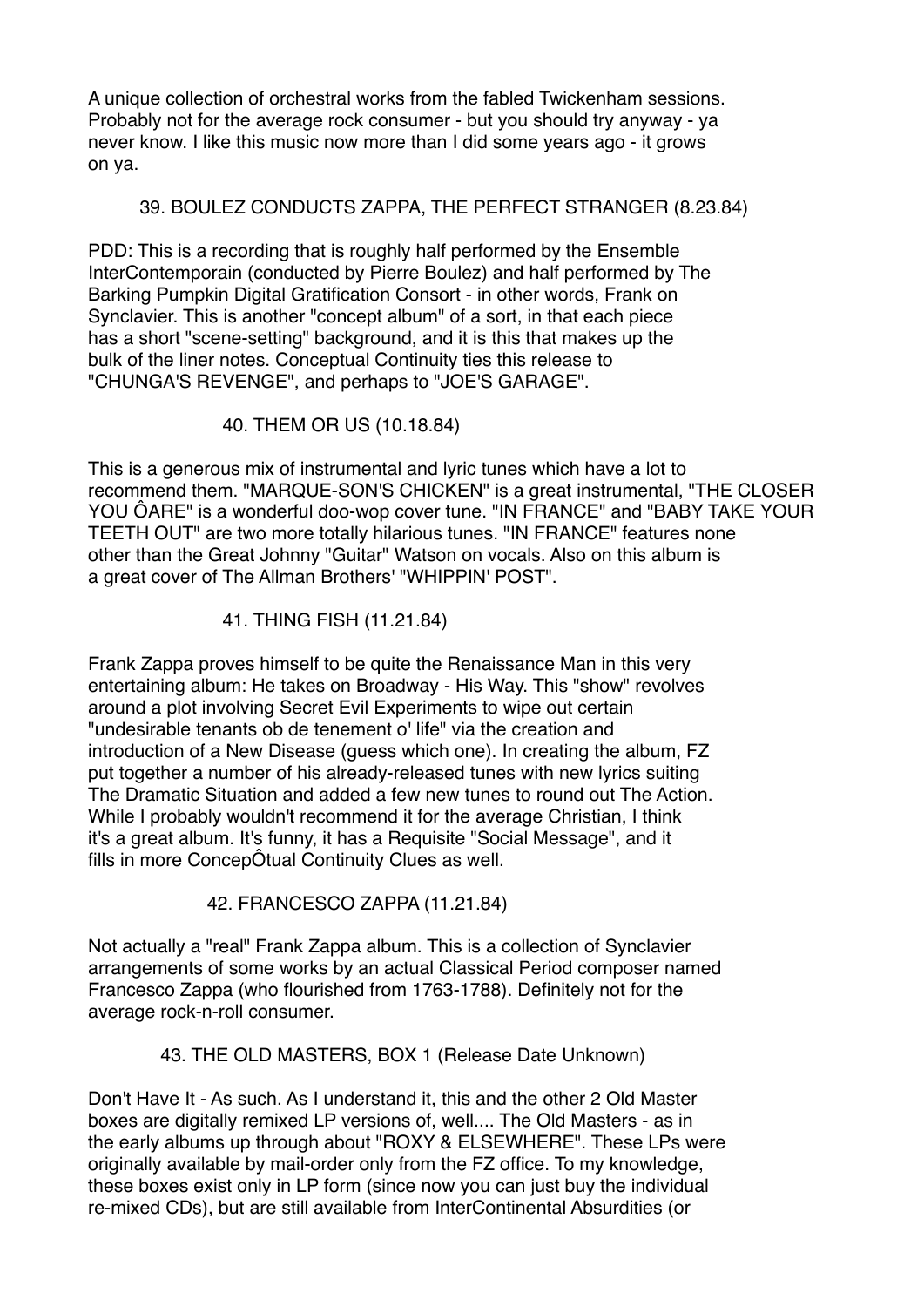818-PUMPKIN).

## 44. FRANK ZAPPA MEETS THE MOTHERS OF PREVENTION (11.21.85)

This is mostly a fine collection of quite interesting Synclavier tÔunes interspersed with some "real human-generated" tunes. Among the wonderful material on this album is "YO CATS", which is a very funny parody of what jazz session music in the present era seems to have become. Also "WHAT'S NEW IN BALTIMORE?" is another great work. The disc culminates in "PORN WARS", Zappa's answer to the whole PMRC/Congress/Bullshit.

### 45. DOES HUMOR BELONG IN MUSIC? (1.86)

Another album which accompanies a video. This album contains strictly live material recorded hither and yon. It contains a few sections from a concert which I was fortunate enough to attend in 1984 at the Bayfront Center in St. Petersburg. The newly-released RykoDisc version has been re-mixed and is FAR superior to the first CD release as a result of (among other things), increasing the prominence in the mix of Scott Thunes and his kick-ass bass work.

46. THE OLD MASTERS, BOX 2 (Release Date Unknown)

Don't Have It - As such. See above.

47. JAZZ ÔFROM HELL (11.15.86)

Unlike many people, I like Zappa's Synclavier material and this is what this album is (except for one live "human-generated" tune called "ST. ETIENNE" featuring FZ on guitar). My favorite cut is "NITE SCHOOL".

48. LONDON SYMPHONY ORCHESTRA VOL. II (9.17.87)

Don't Have It - Never Heard It. I do know that it is more orchestral music from the ill-fated Twickenham Studio Recording. See "THE REAL FRANK ZAPPA BOOK" for more on the story of the LSO recordings.

49. THE OLD MASTERS, BOX 3 (Release Date Unknown)

Don't Have It - Never Heard It. See above.

50. GUITAR (4.26.86)

Don't Have It - Never Heard It. See above.

51. YOU CAN'T DO THAT ON STAGE ANYMORE, VOL. 1 (5.9.88)

This and the other 5 volumes of YCDTOSA are a sort of chronological Time Machine collection of Great Performances without overdubs by various incarnations of FZ's bands over the years from 1967 through the 1988 road band. Each volume is aÎ 2-disc set. In the liner notes FZ hints that there might be a forthcoming video companion to this series in that part of the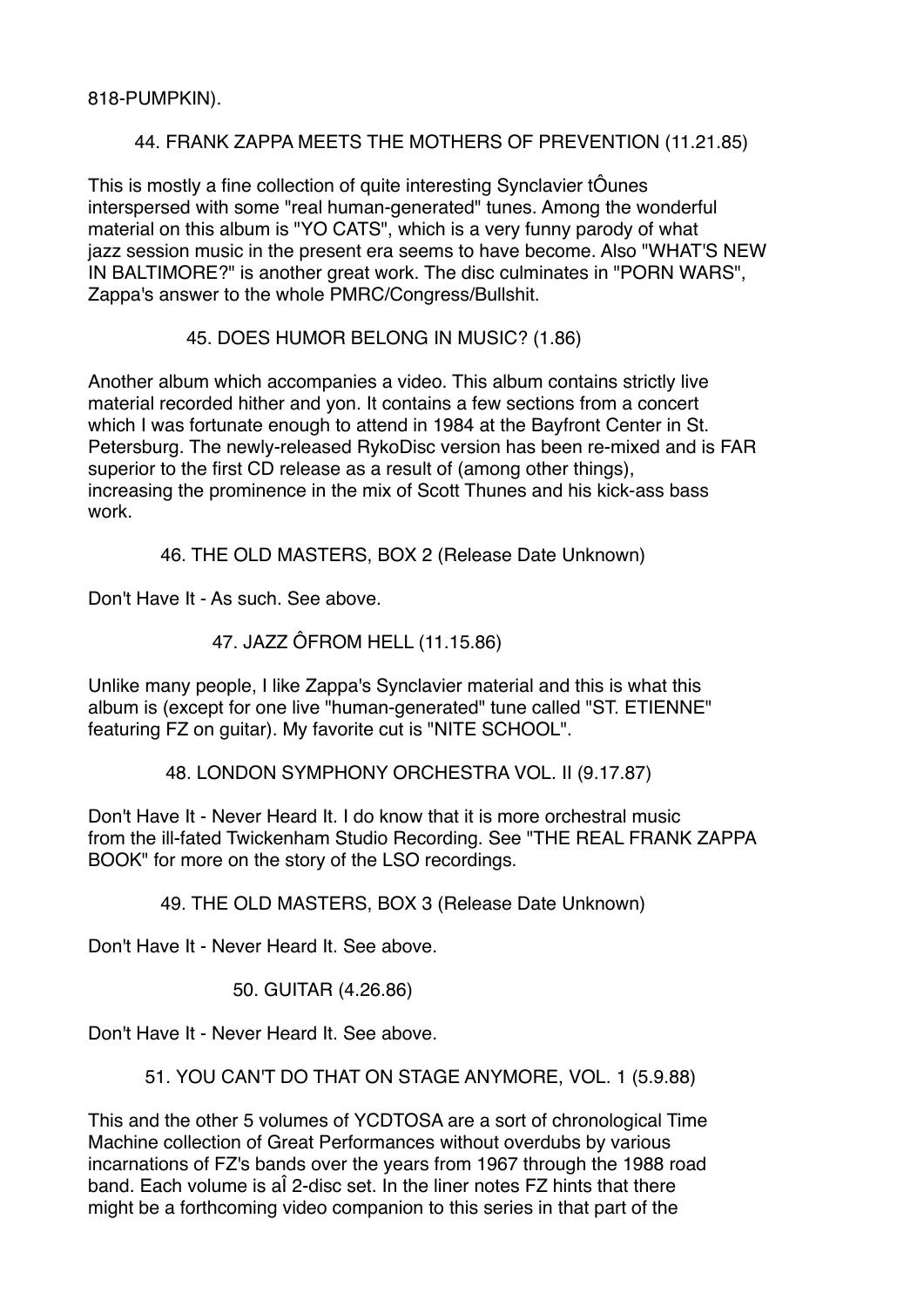criteria for selection is "Is there a video of it?" Needless to say, I SURE HOPE SO. I'd especially like to see some video footage from the infamous Palermo Riot concert (a selection from which is heard on YCDTOSA Vol.3 complete with some nicely recorded tear-gas grenade launchers).

#### 52. BROADWAY THE HARD WAY (10.25.88)

A set of live recordings from the 1988 tour. This has some great political material on it like "DICKIE'S SUCH AN ASSHOLE", "RHYMIN' MAN", and WHEN THE LIE'S SO BIG". Also includes a version of the Police's "MURDER BY NUMBERS" sung by MR. STING HIMSELF. Of particular hilarity is an amazing tune called "JEZEBEL BOY".

53. YOU CAN'T DO THAT ON STAGE ANYMORE, VOL. 2 (10.25.88)

Don't Have It - Never Heard It. However, I do know that it presents a series of performances in Helsinki by the 1973-74 band and covers the materiaÏl which is found on "ROXY & ELSEWHERE".

54. YOU CAN'T DO THAT ON STAGE ANYMORE, VOL. 3 (11.13.89)

Among others, this volume contains live versions of tunes from "YOU ARE WHAT YOU IS" and "SHIP ARRIVING TOO LATE TO SAVE A DROWNING WITCH". Dweezil Zappa

also appears playing a guitar solo in "SHARLEENA". Great stuff.

## 55. THE BEST BAND YOU NEVER HEARD IN YOUR LIFE (4.16.91)

A 2-disc set of performances by the 1988 band which regrettably self-destructed before making it to the southern US. Has some interesting cover versions of such tunes as "STAIRWAY TO HEAVEN", "PURPLE HAZE", "SUNSHINE OF YOUR LOVE" and a way-cool sorta "Reggae/Mariachi" version of Ravel's "BOLERO". Also includes yet another tune I find completely hilarious: The Jimmy Swaggart Version of "LONESOME COWBOY BURT" (originally from "200 MOTELS").

56. MAKE A JAZZ NOISE HERE (6.4.91)

2 more discs from the 1988 tour. Mostly instrumentals. The band is quite good. Wish I could have seen itÎ.

57. YOU CAN'T DO THAT ON STAGE ANYMORE, VOL. 4 (6.14.91)

This is my favorite of the YCDTOSA series. Each and every tune on this is simply excellent. You must buy this.

58. YOU CAN'T DO THAT ON STAGE ANYMORE, VOL. 5 (9.16.92)

PDD: This (of course) follows the same format as the other volumes in the series. The first disc contains unreleased material from The Mothers, and is stuffed full of humor. The second disc is part of a concert given by the 1982 road band in Geneva, and is part of the extremely bad year that ended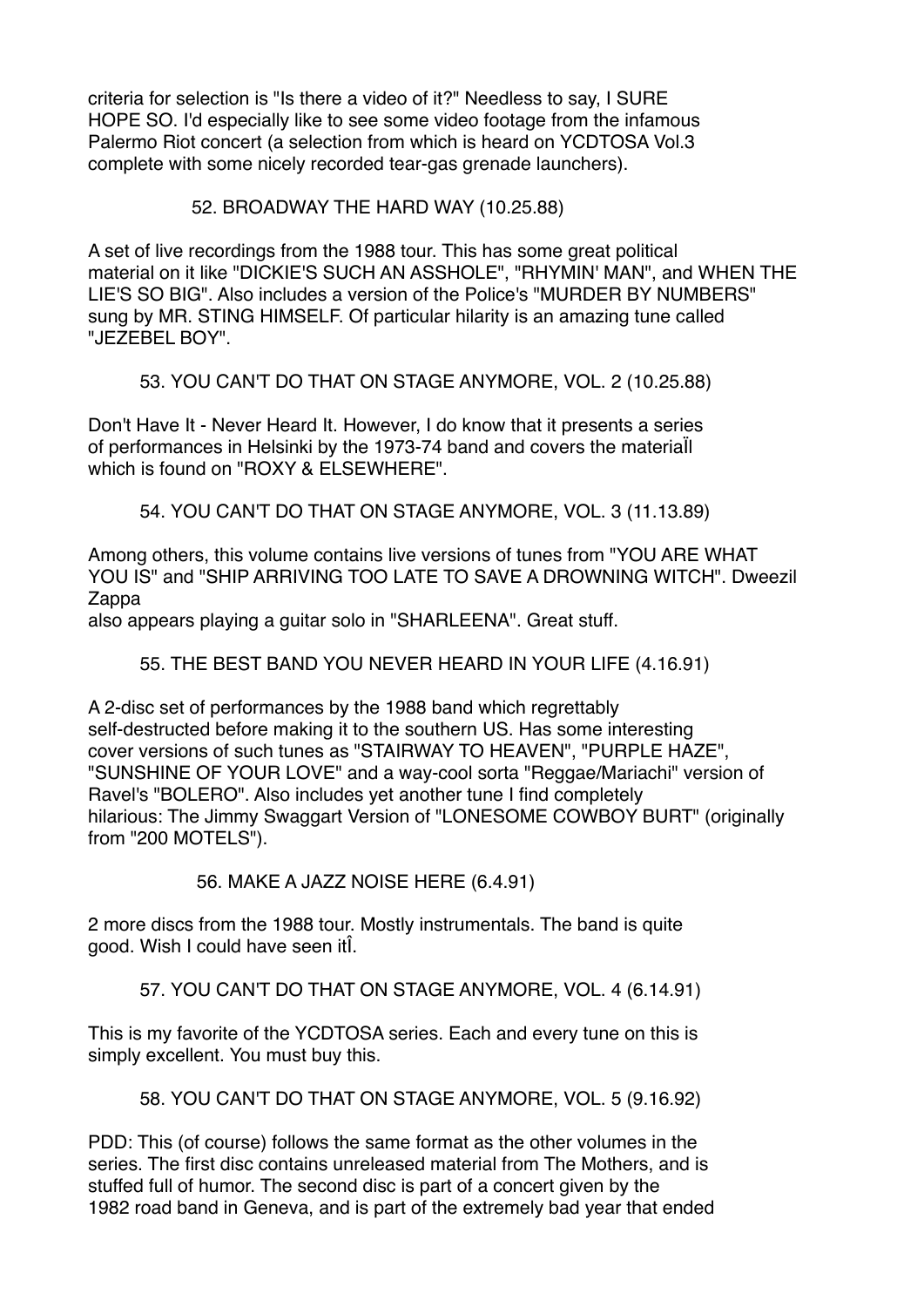in the Palermo riot. This set of music was very well executed, despite these problems. (Total # of locations: Geneva, Munich, Balzano & Frankfurt).

There's some GREAT stuff on this disc - "MOGGIO", "SHALL WE TAKE OURSELVES SERIOUSLY?" - and like that.

#### 59. YOU CAN'T DO THAT ON STAGE ANYMORE, VOL. 6 (11.10.92)

While this disc has great material on it, it is my least-liked volume from YCDTOSA. This set contains some of the material also foÁund on "ZOOT ALLURES". Of particular interest is a great violin solo on disc 2 by L Shankar on an instrumental called "THIRTEEN" and a bit of "semi-enforced audience participation" on St. Patty's day on disc 1 called "MAKE A SEX NOISE".

#### 60. PLAYGROUND PSYCHOTICS (10.27.92)

Sort of like a Time Machine look at the 1970-71 band (the 200 Motels period). Much of this 2-CD set consists of recordings of conversations between members of The Mothers, which serves both to fill in Conceptual Continuity Clues and, as stated in the liner notes, to give the young musician a feel for what it was like to tour in the early 70s.

In addition there are a number of previously unreleased recordings of performances from The Pauley Pavilion, The Rainbow, and Fillmore East. Included in this is a number of recordings from the night that John Lennon and Yoko Ono showed up at the Fillmore East and sort of sat in.

61 - 62. BEAT THE BOOTS (Series 1 and 2)

Albums #61 and 6Á2 are actually collections of albums. For many years, unscrupulous assholes in attendance at FZ concerts had the disturbing habit of sneaking in cassette decks for the purpose of producing illegal bootleg recordings. Over the years, a staggering number of these bootlegs were made into records and sold covertly. The "Beat The Boots" series was introduced so that Frank could get back at least a little of the large amount of money he was cheated out of. You should be aware that these albums are BELOW NORMAL FZ SOUND QUALITY, however, as Bill Camarata pointed out: "A recording of Frank is a recording of Frank". Although originally released in 2 large chunx (Series 1 and 2), these albums are all available individually as well.

Series 1

 'TIS THE SEASON TO BE JELLY THE ARK FREAKS & MOTHERF\*%!!@# PICANTIQUE UNMIËTIGATED AUDACITY SAARBRUCKEN 1978 ANYWAY THE WIND BLOWS AS AN AM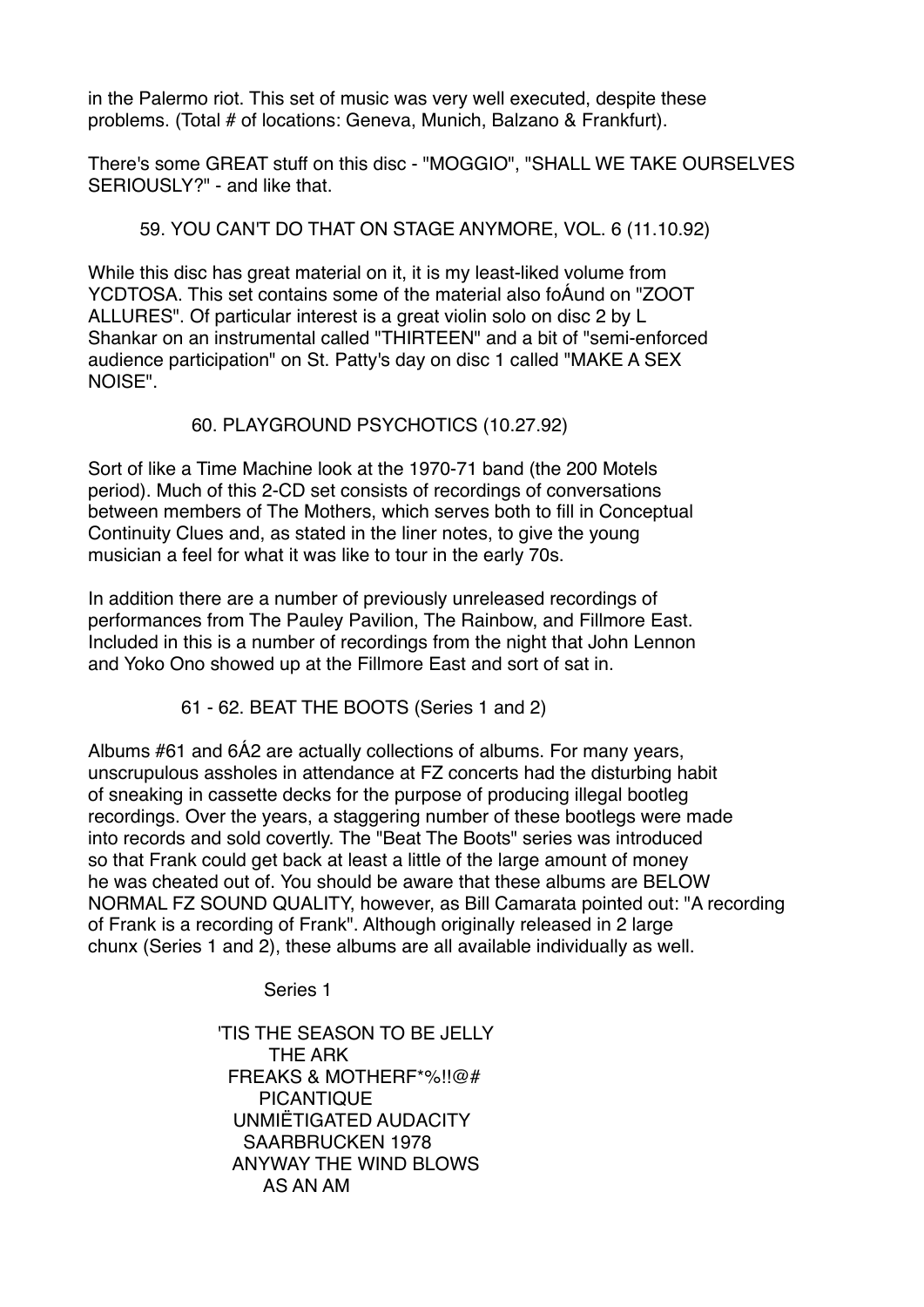Series 2

#### DISCONNECTED SYNAPSES TENGO NA MINCHIA TANTA ELECTRIC AUNT JEMIMA AT THE CIRCUS SWISS CHEESE/FIRE! OUR MAN IN NIRVANA CONCEPTUAL CONTINUITY

#### 63. AHEAD OF THEIR TIME (4.6.93)

This is a recording of performances by the Mothers from 1968 and contains some very interesting music for chamber orchestra. It has a strong theatrical element and also fills in some information on Conceptual Continuity. There is some video documentation of the concert which this recording came from featured on "THE TRUE STORY OF 200 MOTELS".

È

64. THE YELLOW SHARK (11.2.93)

When you purchase a Frank Zappa album, you can always be sure of two things: You will get solid entertainment value for the money and it will be of superior quality (with the notable exception of the afore-mentioned "Beat The Boots"). This can easily be said for THE YELLOW SHARK. This is a single CD which contains 72 minutes of excellent chamber music recorded at the concert series in Germany in September of 1992. It contains extensive liner notes on the history and techniques of the given compositions (which are performed quite well by the Ensemble Modern). This would probably not be for your average rock consumer - but you never know, do ya? I am SEVERELY indebted to Georg Deppe who was kind enough to send me an NTSC video recording of the Yellow Shark concert.

## 65. CIVILIZATION PHAZE III

The first of the "Post-FZ" recordings. I haven't had the chance to hear this one yet, but here's a review and some other related stuff I found on the web in case yer intereÎsted.

66. STRICTLY COMMERCIAL

This is a collection of "Biggest Hits" - a strange enough term for FZ. If you're new to Zappa, this album might be a good place to start since it contains the most "popular" stuff.

## 67. THE LOST EPISODES

This was released only a few weeks ago - and IT'S MARVELOUS! It contains over an hour of unreleased studio (and other) material which goes all the way back to the very start of Zappa's musical career in the '50s and continues through about 1974 (with a few side-tracks from beyond that date). Among the most bitchen tracks of this recording are some small chunklets of the soundtrack FZ composed for "RUN HOME SLOW" and the original recordings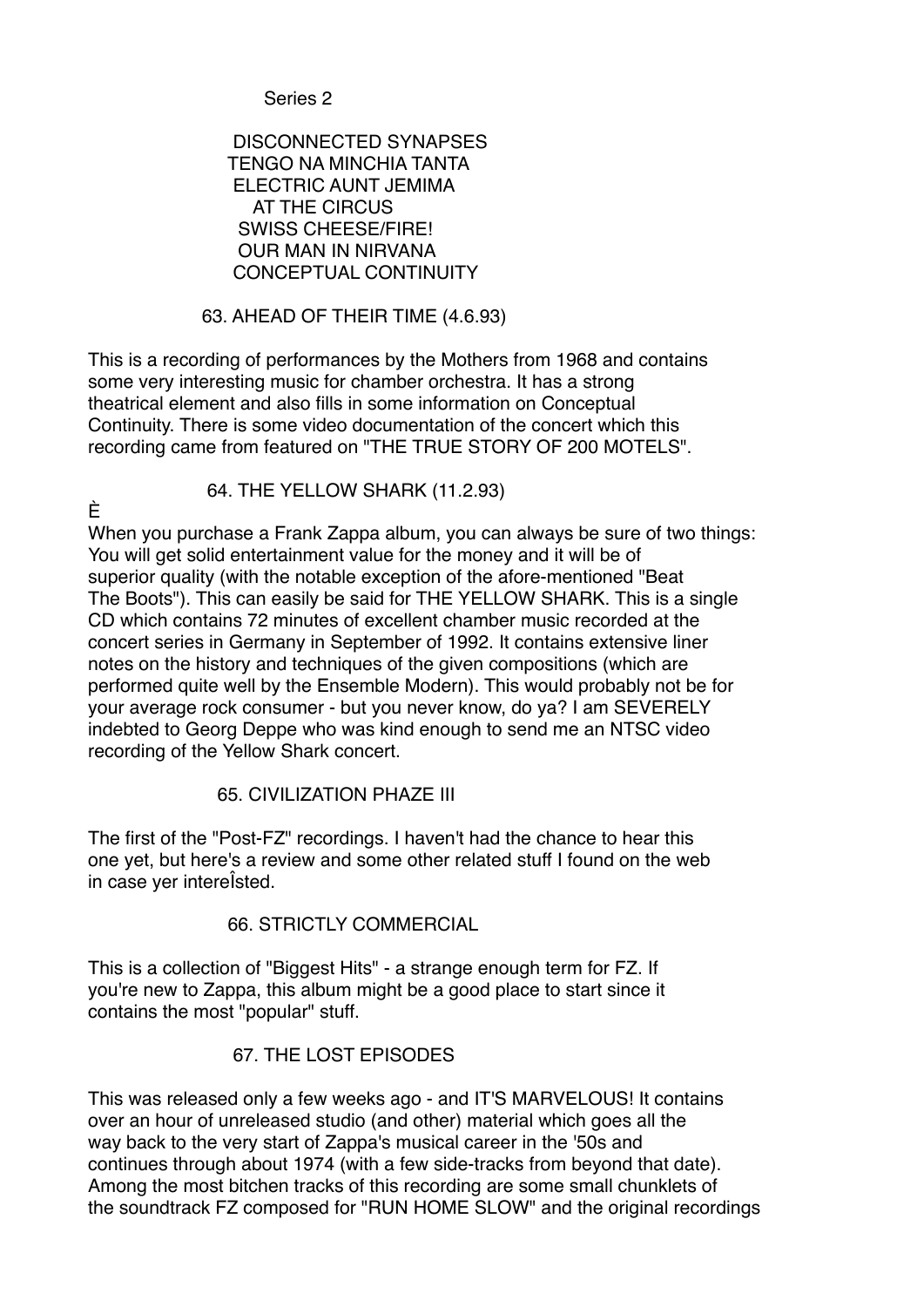of INCA ROADS and SHARLEENA. The album also comes with a 52-page booklet containing scads of cool info.

But don't take my word for it. The Maestro (from Nick's Music page) has just submitted a neato-keen review of "THE LOST EPISODES", and youse can read it right herÌe.

I have also just received another submission from The Great Out There. This is information on another "unofficial" FZ release sent to me by [CADDYO@aol.com](mailto:CADDYO@aol.com):

[Image]

#### Frank Zappa- Rare Meat - The Early Works of Frank Zappa Del-Fi Records #70010-2 Released 1994

This is an unofficial release recorded circa 1962-63. It contains #1 "How's Your Bird?" written by FZ , Recorded by Baby Ray and the Ferns (FZ + Ray Collins) #2 "The World's Greatest Sinner" written by FZ, Recorded by Baby Ray and the Ferns. #3 "Everytime I See You" written by FZ + Ray Collins, Recorded by The Heartbreakers (FZ + Ray Collins) #4 "Letter From Jeepers" written by FZ, Recorded by Bob Guy. #5 "Dear Jeepers" written by FZ, Recorded by Bob Guy. #6 "Cradle Rock" written by Galleges, Recorded by The Heartbreakers. All songs produced by FZ

I find this a very interesting record. Hard-core FZ fans will really enjoy this, es◊pecially musicians who are interested in hearing FZ's musical development prior to the Mothers. FZ plays really bluesy solos througout this (ala Johnny "Guitar" Watson), and "Dear Jeepers/ Letter From Jeepers" is a 50's monster-movie-musical (ala "Dinner With Dracula") It also lets the listener hear the first collaborations between FZ and Ray Collins. This is currently in print on (I believe) CD only. This is not too hard to find in Lexington, so I imagine it should be relatively easy find for other FZ fans not living in socially-retarded areas, as well. As far as my mourning FZ song, my personal favorite at the time of his death was also "Watermelon in Easter Hay" I also listened to "Uncle Remus" ,"Black Napkins", "Flakes","The Deathless Horsie",and "While You Were Out" to name a few.

Thanks again to Bill Camarata, who sent me a Japanese recording (not an "official" release, but not a bootleg) of OLD (1962-1964) Zappa material:

## CUCAMON¿GA YEARS

These are ancient doo-wop and surf music recordings from the 1962-64 Paul Buff / Ray Collins period in Cucamonga. For all I know, it's probably the same recording as that reviewed previously by [CADDYO@aol.com](mailto:CADDYO@aol.com). Nevertheless, It's interesting as a historical sidelight. The tunes exhibit certain aspects of the later FZ Humor Persona, and the aroma of experimentation is definitely very much in the air.

(If Anyone has something to add to this list please LEMME KNOW!)